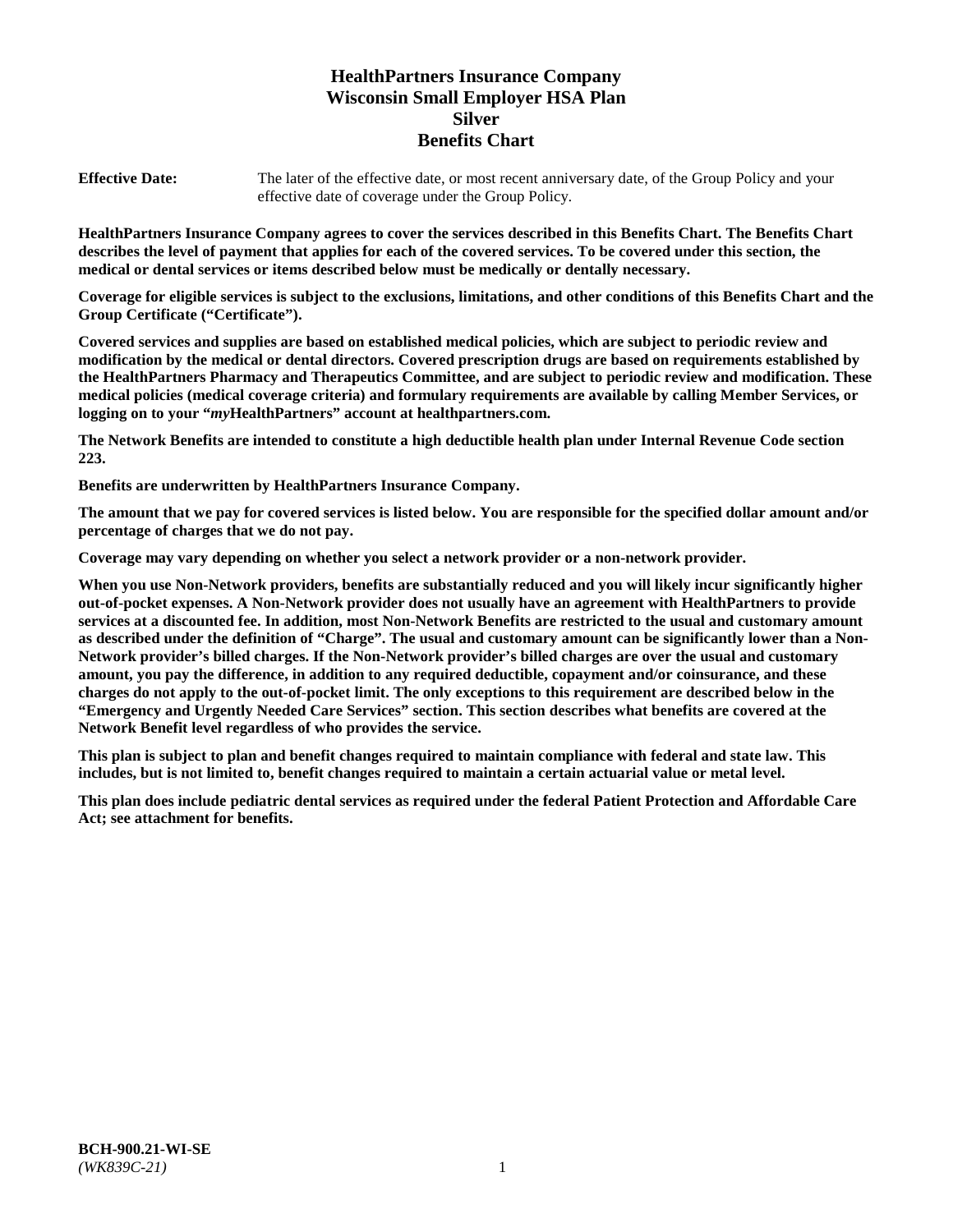# **These definitions apply to this Benefits Chart. They also apply to the Certificate.**

| <b>Biosimilar Drug:</b> | A prescription drug, approved by the Food and Drug Administration (FDA), that the FDA has<br>determined is biosimilar to and interchangeable with a biological brand name drug. Biosimilar<br>drugs are not considered generic drugs and are not covered under the generic drug benefit.                                                                                                                                                                                                                                                                                                                                                     |
|-------------------------|----------------------------------------------------------------------------------------------------------------------------------------------------------------------------------------------------------------------------------------------------------------------------------------------------------------------------------------------------------------------------------------------------------------------------------------------------------------------------------------------------------------------------------------------------------------------------------------------------------------------------------------------|
| <b>Brand Name Drug:</b> | A prescription drug, approved by the Food and Drug Administration (FDA), that is manufactured,<br>sold, or licensed for sale under a trademark by the pharmaceutical company that originally<br>researched and developed the drug. Brand name drugs have the same active-ingredient formula as<br>the generic version of the drug. However, generic drugs are manufactured and sold by other drug<br>manufacturers and are generally not available until after the patent on the brand name drug has<br>expired. A few brand name drugs may be covered at the generic drug benefit level if this is<br>indicated on the formulary.           |
| <b>Calendar Year</b>    | This is the 12-month period beginning 12:01 A.M. Central Time, on January 1, and ending 12:00<br>A.M. Central Time of the next following December 31.                                                                                                                                                                                                                                                                                                                                                                                                                                                                                        |
| <b>Charge:</b>          | For covered services delivered by a network provider, this is the provider's discounted fee for a<br>given medical/surgical service, procedure or item.                                                                                                                                                                                                                                                                                                                                                                                                                                                                                      |
|                         | For covered services delivered by non-network providers, a contracted rate may apply if such<br>arrangement is available to HealthPartners.                                                                                                                                                                                                                                                                                                                                                                                                                                                                                                  |
|                         | For the usual and customary charge for covered services delivered by non-network providers, our<br>payment is calculated using one of the following options to be determined at HealthPartners'<br>discretion: 1) a percentage of the Medicare fee schedule; 2) a comparable schedule if the service is<br>not on the Medicare fee schedule; or 3) a commercially reasonable rate for such service.                                                                                                                                                                                                                                          |
|                         | The usual and customary charge is the maximum amount allowed that we consider in the<br>calculation of the payment of charges incurred for certain covered services. You must pay for any<br>charges above the usual and customary charge, and they do not apply to the out-of-pocket limit.                                                                                                                                                                                                                                                                                                                                                 |
|                         | A charge is incurred for covered ambulatory medical and surgical services, on the date the service<br>or item is provided. A charge is incurred for covered inpatient services, on the date of admission to<br>a hospital. To be covered, a charge must be incurred on or after your effective date and on or<br>before the termination date.                                                                                                                                                                                                                                                                                                |
| Copayment/Coinsurance:  | The specified dollar amount, or percentage, of charges incurred for covered services, which we do<br>not pay, but which you must pay, each time you receive certain medical services, procedures or<br>items. Our payment for those covered services or items begins after the copayment or coinsurance<br>is satisfied. Covered services or items requiring a copayment or coinsurance are specified in this<br>Benefits Chart.                                                                                                                                                                                                             |
|                         | For services provided by a network provider:<br>An amount which is listed as a flat dollar copayment is applied to a network provider's discounted<br>charge for a given service. However, if the network provider's discounted charge for a service or<br>item is less than the flat dollar copayment, you will pay the network provider's discounted charge.<br>An amount which is listed as a percentage of charges or coinsurance is based on the network<br>provider's discounted charges, calculated at the time the claim is processed, which may include an<br>agreed upon fee schedule rate for case rate or withhold arrangements. |
|                         | For services provided by a non-network provider:<br>Any copayment or coinsurance is applied to the lesser of the provider's charges or the usual and<br>customary charge for a service.                                                                                                                                                                                                                                                                                                                                                                                                                                                      |
|                         | A copayment or coinsurance is due at the time a service is provided, or when billed by the<br>provider. The copayment or coinsurance applicable for a scheduled visit with a HealthPartners<br>network provider will be collected for each visit, late cancellation and failed appointment.                                                                                                                                                                                                                                                                                                                                                  |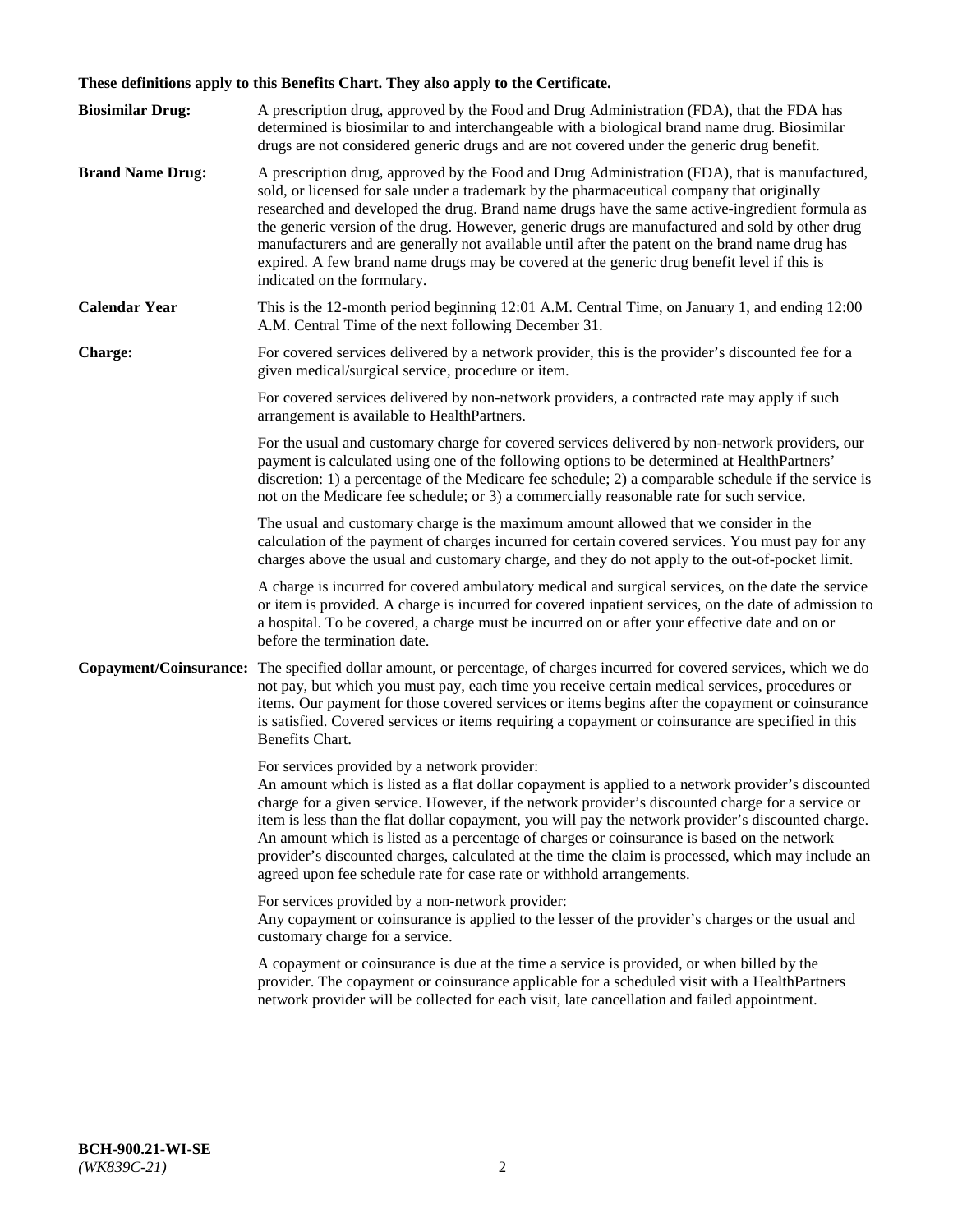| Deductible:                                | The specified dollar amount of charges incurred for covered services, which we do not pay, but an<br>enrollee or a family has to pay first in a calendar year. Our payment for those services or items<br>begins after the deductible is satisfied. For network providers, the amount of the charges that apply<br>to the deductible are based on the network provider's discounted charges, calculated at the time<br>the claim is processed, which may include an agreed upon fee schedule rate for case rate or<br>withhold arrangements. For non-network providers, the amount of charges that apply to the<br>deductible are the lesser of the provider's charges or the usual and customary charge for a service. |
|--------------------------------------------|-------------------------------------------------------------------------------------------------------------------------------------------------------------------------------------------------------------------------------------------------------------------------------------------------------------------------------------------------------------------------------------------------------------------------------------------------------------------------------------------------------------------------------------------------------------------------------------------------------------------------------------------------------------------------------------------------------------------------|
|                                            | Any amounts paid or reimbursed by a third party, including but not limited to: point of service<br>rebates, manufacturer coupons, manufacturer debits cards or other forms of direct reimbursement<br>to an Insured for a product or service, will not apply toward your deductible, to the extent<br>permitted under state and federal law.                                                                                                                                                                                                                                                                                                                                                                            |
|                                            | Your plan has an embedded deductible. This means once an Insured meets the individual<br>deductible, the plan begins paying benefits for that person. If two or more members of the family<br>meet the family deductible, the plan begins paying benefits for all members of the family,<br>regardless of whether each Insured has met the individual deductible. However, an Insured may<br>not contribute more than the individual deductible toward the family deductible.                                                                                                                                                                                                                                           |
|                                            | All services are subject to the deductible unless otherwise indicated below in this Benefits Chart.                                                                                                                                                                                                                                                                                                                                                                                                                                                                                                                                                                                                                     |
| <b>Formulary:</b>                          | This is a current list, which may be revised from time to time, of prescription drugs, medications,<br>equipment and supplies covered by us as indicated in this Benefits Chart which are covered at the<br>highest benefit level. Some drugs on the formulary may require prior authorization to be covered<br>as formulary drugs. The formulary, and information on drugs that require prior authorization, are<br>available by calling Member Services, or logging on to your "myHealthPartners" account at<br>healthpartners.com.                                                                                                                                                                                   |
| <b>Generic Drug:</b>                       | A prescription drug, approved by the Food and Drug Administration (FDA), that the FDA has<br>determined is comparable to a brand name drug product in dosage form, strength, route of<br>administration, quality, intended use and documented bioequivalence. Generally, generic drugs<br>cost less than brand name drugs. Some brand name drugs may be covered at the generic drug<br>benefit level if this is indicated on the formulary.                                                                                                                                                                                                                                                                             |
| <b>Lifetime Maximum</b><br><b>Benefit:</b> | The specified coverage limit actually paid by us for services and/or charges incurred by you for any<br>given procedure or diagnosis. Payment of benefits under this Benefits Chart ceases when that lifetime<br>maximum benefit is reached. You have to pay for any subsequent charges.                                                                                                                                                                                                                                                                                                                                                                                                                                |
| <b>Non-Formulary Drug:</b>                 | This is a prescription drug, approved by the Food and Drug Administration (FDA), that is not on<br>the formulary, is medically necessary and is not investigative or experimental or otherwise<br>excluded under the Certificate.                                                                                                                                                                                                                                                                                                                                                                                                                                                                                       |
|                                            | Out-of-Pocket Expenses: You pay the specified copayments/coinsurance and deductibles applicable for particular services,<br>subject to the out-of-pocket limit described below. These amounts are in addition to the monthly<br>premium payments.                                                                                                                                                                                                                                                                                                                                                                                                                                                                       |
| <b>Out-of-Pocket Limit:</b>                | You pay the copayments/coinsurance and deductibles for covered services, to the individual or<br>family out-of-pocket limit. Thereafter we cover 100% of the charges incurred for all other covered<br>services, for the rest of the calendar year. You pay amounts greater than the out-of-pocket limit if<br>you exceed any lifetime maximum benefit or any visit or day limits.                                                                                                                                                                                                                                                                                                                                      |
|                                            | Non-Network Benefits above the usual and customary charge (see definition of charge above) do<br>not apply to the out-of-pocket limit.                                                                                                                                                                                                                                                                                                                                                                                                                                                                                                                                                                                  |
|                                            | Non-Network Benefits for transplant surgery do not apply to the out-of-pocket limit.                                                                                                                                                                                                                                                                                                                                                                                                                                                                                                                                                                                                                                    |
|                                            | Any amounts paid or reimbursed by a third party, including but not limited to: point of service<br>rebates, manufacturer coupons, manufacturer debit cards or other forms of direct reimbursement to<br>an Insured for a product or service, will not apply as an out-of-pocket expense, to the extent<br>permitted under state and federal law.                                                                                                                                                                                                                                                                                                                                                                        |
|                                            | You are responsible to keep track of the out-of-pocket expenses. Contact Member Services for<br>assistance in determining the amount paid by the enrollee for specific eligible services received.<br>Claims for reimbursement under the out-of-pocket limit provisions are subject to the same time<br>limits and provisions described under the "Claims Provisions" section of the Certificate.                                                                                                                                                                                                                                                                                                                       |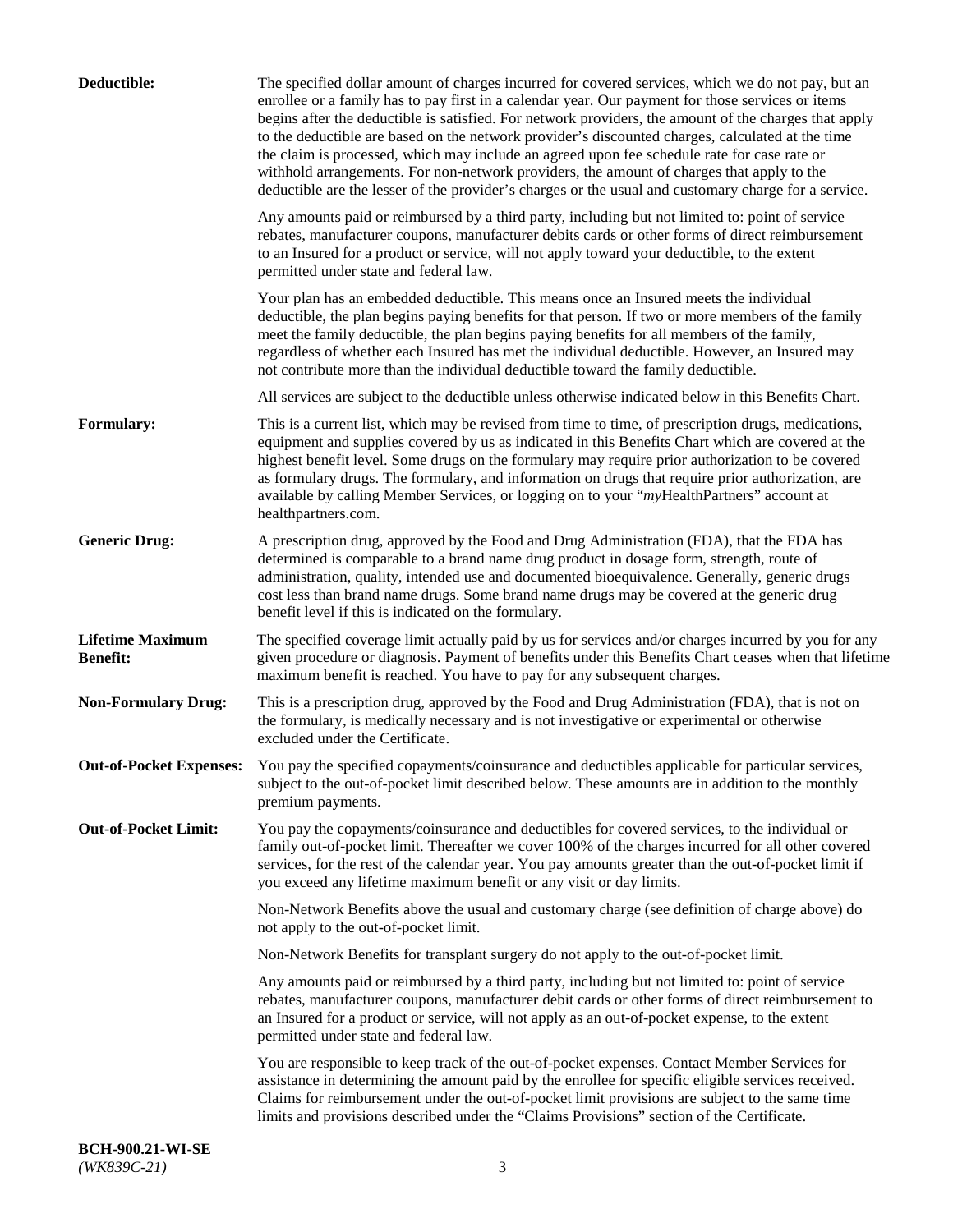**Specialty Drug List:** This is a current list, which may be revised from time to time, of prescription drugs, medications, equipment and supplies, which are typically bio-pharmaceuticals. The purpose of a specialty drug list is to facilitate enhanced monitoring of complex therapies used to treat specific conditions. Specialty drugs are covered by us as indicated in this Benefits Chart. The specialty drug list is available by calling Member Services, or logging on to your "*my*HealthPartners" account at [healthpartners.com.](http://www.healthpartners.com/) **virtuwell:** This is an online service that you may use to receive a diagnosis and treatment for certain routine conditions, such as a cold and flu, ear pain and sinus infections. You may access the virtuwell

website at [virtuwell.com.](http://www.virtuwell.com/)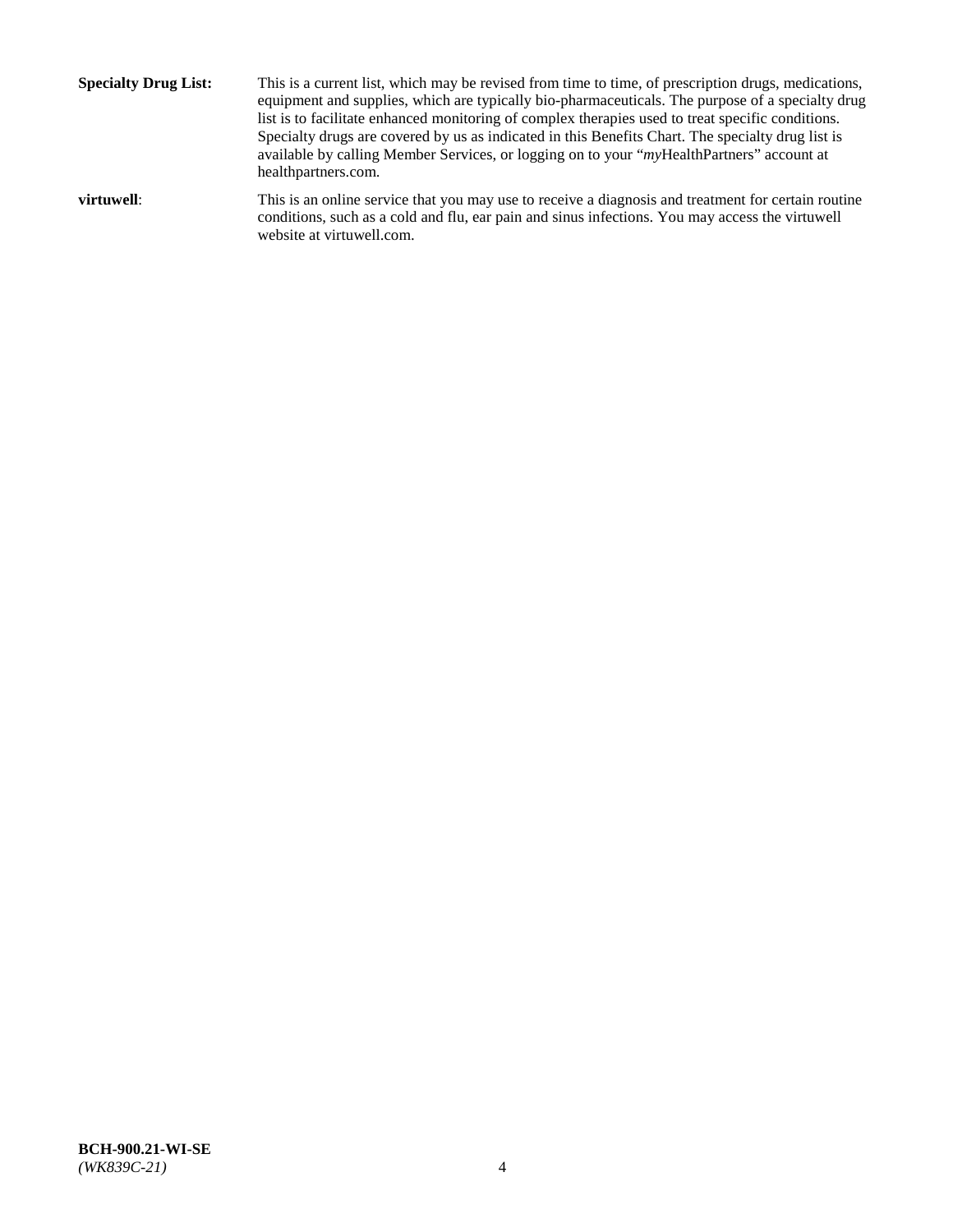## **DEDUCTIBLES AND OUT-OF-POCKET LIMITS**

#### **Individual Calendar Year Deductible**

| <b>Network Benefits</b> | <b>Non-Network Benefits</b> |
|-------------------------|-----------------------------|
| \$4,300                 | \$10,000                    |

#### **Family Calendar Year Deductible**

| <b>Network Benefits</b> | <b>Non-Network Benefits</b> |
|-------------------------|-----------------------------|
| \$8,600                 | \$20,000                    |

Separate deductibles must be satisfied under the Network Benefits and Non-Network Benefits.

Your plan has an embedded deductible. This means once an Insured meets the individual deductible, the plan begins paying benefits for that person. If two or more members of the family meet the family deductible, the plan begins paying benefits for all members of the family, regardless of whether each Insured has met the individual deductible. However, an Insured may not contribute more than the individual deductible toward the family deductible.

Any amounts paid or reimbursed by a third party, including but not limited to: point of service rebates, manufacturer coupons, manufacturer debits cards or other forms of direct reimbursement to an Insured for a product or service, will not apply toward your deductible, to the extent permitted under state and federal law.

## **Individual Calendar Year Out-of-Pocket Limit**

| <b>Network Benefits</b> | <b>Non-Network Benefits</b> |
|-------------------------|-----------------------------|
| \$4,500                 | \$30,000                    |

### **Family Calendar Year Out-of-Pocket Limit**

| <b>Network Benefits</b> | <b>Non-Network Benefits</b> |
|-------------------------|-----------------------------|
| \$9,000                 | \$60,000                    |

Separate Out-of-Pocket Limits must be satisfied under Network Benefits and Non-Network Benefits.

Non-Network Benefits above the usual and customary charge will not apply to the individual or family Out-of-Pocket Limit.

Non-Network Benefits for transplant surgery do not apply to the Out-of-Pocket Limit.

Any amounts paid or reimbursed by a third party, including but not limited to: point of service rebates, manufacturer coupons, manufacturer debit cards or other forms of direct reimbursement to an Insured for a product or service, will not apply as an out-of-pocket expense, to the extent permitted under state and federal law.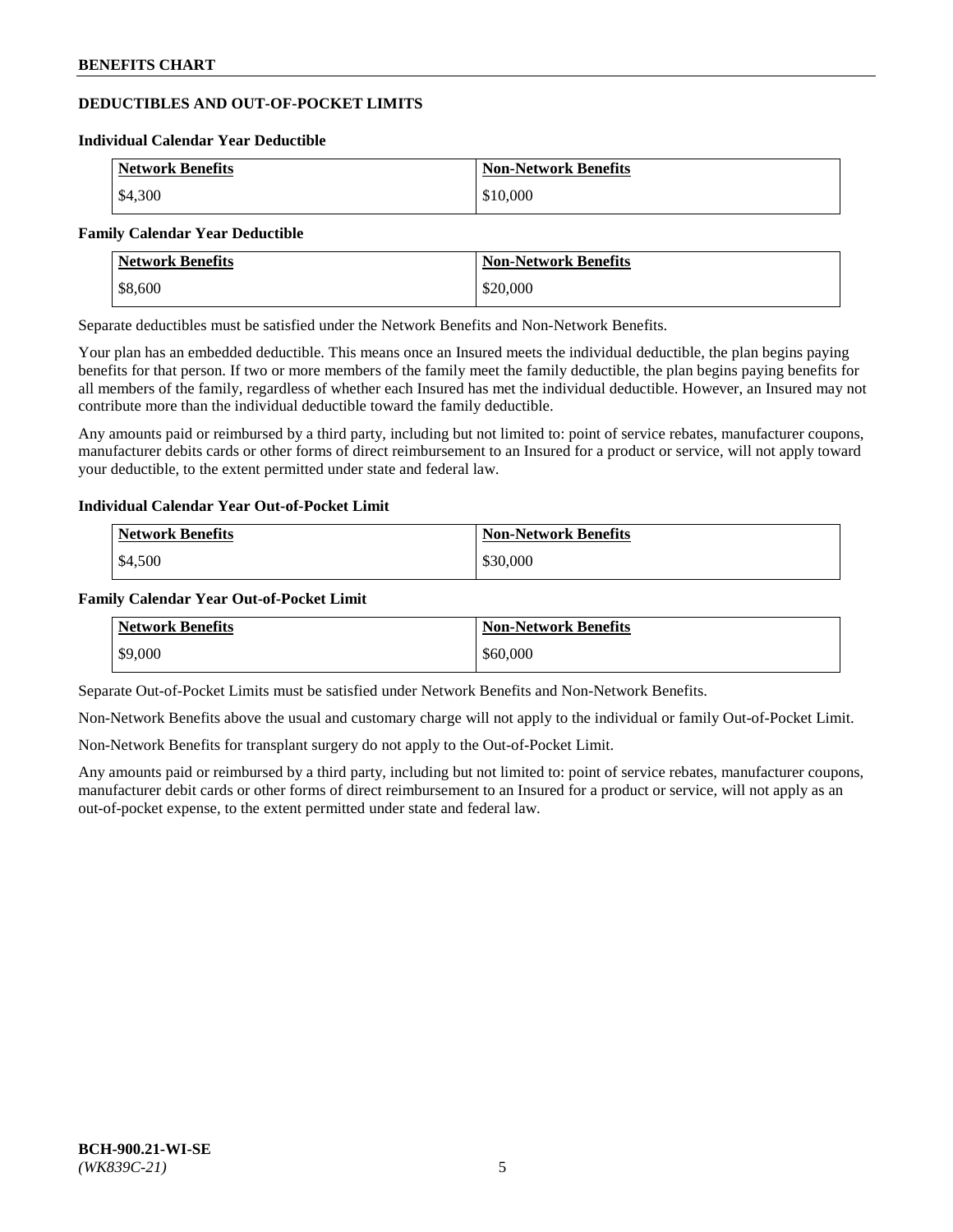## **AMBULANCE AND MEDICAL TRANSPORTATION**

### **Covered Services:**

We cover ambulance and medical transportation for medical emergencies and as shown below.

We also cover medically necessary, non-emergency transportation if it meets our medical coverage criteria. Covered services and supplies are based on established medical policies, which are subject to periodic review and modification by the medical directors. These medical policies (medical coverage criteria) and applicable prior authorization requirements are available by calling Member Services, or logging on to your "*my*HealthPartners" account a[t healthpartners.com.](https://www.healthpartners.com/hp/index.html)

### **Ambulance and Medical Transportation (other than non-emergency fixed wing air ambulance transportation)**

| <b>Network Benefits</b>       | <b>Non-Network Benefits</b> |
|-------------------------------|-----------------------------|
| 100% of the charges incurred. | See Network Benefits.       |

### **Non-Emergency Fixed Wing Air Ambulance Transportation**

| <b>Network Benefits</b>       | <b>Non-Network Benefits</b>  |
|-------------------------------|------------------------------|
| 100% of the charges incurred. | 50% of the charges incurred. |

### **Not Covered:**

See "Services Not Covered" in the Certificate.

## **AUTISM TREATMENT**

### **Covered Services:**

Your network provider will coordinate the prior authorization process for any autism treatment services. You may call Member Services at 952-883-5000 or toll-free at 1-800-883-2177 if you have any questions or concerns regarding the authorization process.

Please call Member Services at 952-883-5000 or toll-free at 1-800-883-2177 to request authorization for autism treatment services from a non-network provider.

We cover prior authorized evidence-based intensive-level and nonintensive-level treatment of autism spectrum disorders (autism disorder, Asperger's syndrome or pervasive development disorder not otherwise specified).

Covered services are based on established medical policies, which are subject to periodic review and modification by the medical or dental directors. These medical policies (medical coverage criteria) are available by calling Member Services, or logging on to your "*my*HealthPartners" account at [healthpartners.com.](https://www.healthpartners.com/hp/index.html)

**Intensive-Level Services** for children diagnosed with autism spectrum disorders. Intensive-level services must begin on or after two years of age and end before nine years of age. Intensive-level services, on average, are services provided for more than 20 hours of treatment per week. (The average number of hours a week is calculated over a six-month period.)

| <b>Network Benefits</b>                  | <b>Non-Network Benefits</b>              |
|------------------------------------------|------------------------------------------|
| 100% of the charges incurred.            | 50% of the charges incurred.             |
| Limited to 235 visits per calendar year. | Limited to 235 visits per calendar year. |

The maximum number of visits is combined for Network Benefits and Non-Network Benefits.

### **Intensive-Level Services Lifetime Maximum Benefit**

| Network Benefits                                      | <b>Non-Network Benefits</b>                           |
|-------------------------------------------------------|-------------------------------------------------------|
| 4 years of cumulative services under this plan or any | 4 years of cumulative services under this plan or any |
| other plan.                                           | other plan.                                           |

The Lifetime Maximum Benefit is combined for Network Benefits and Non-Network Benefits.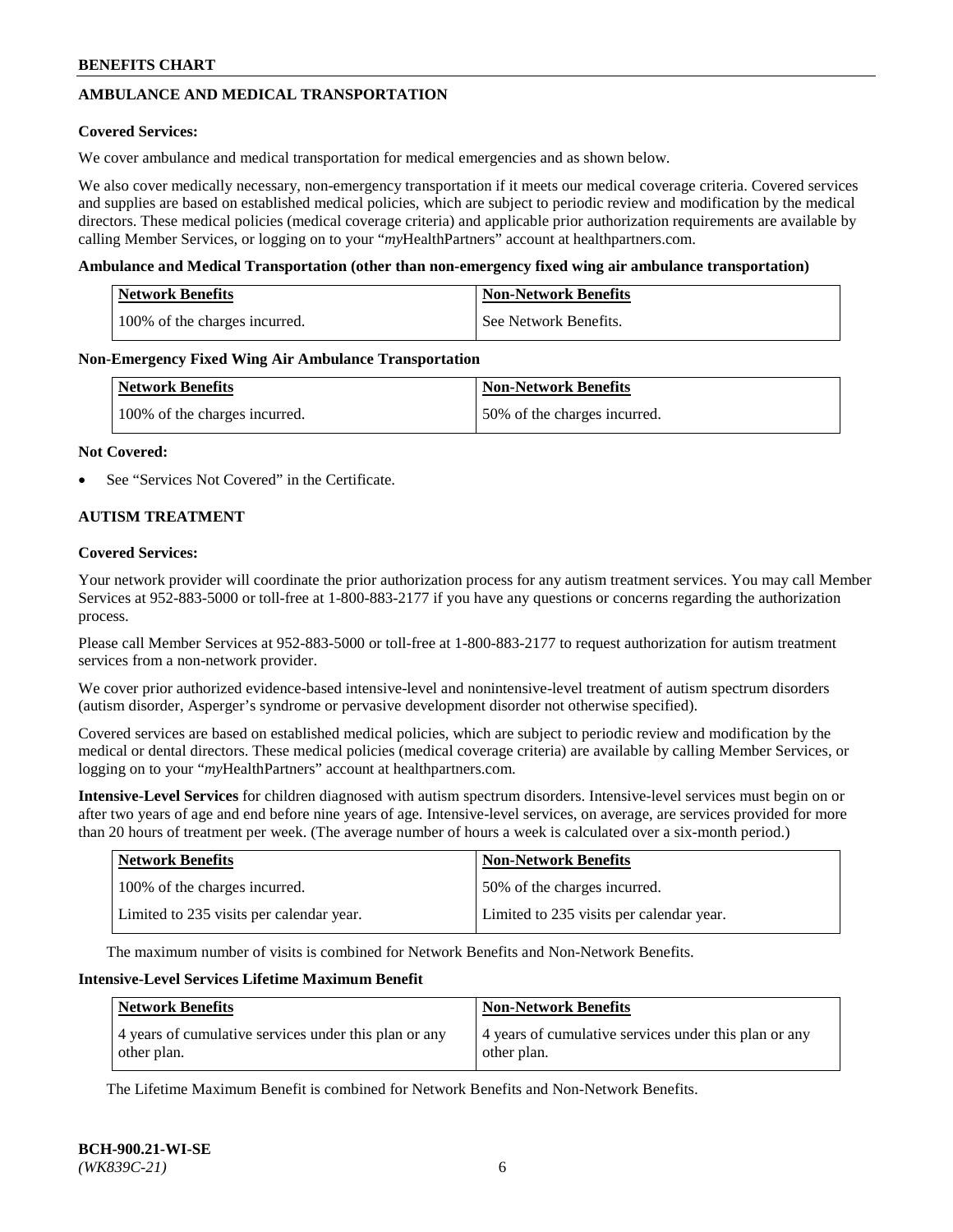#### **Nonintensive-Level Services** for Insureds diagnosed with autism spectrum disorders

| <b>Network Benefits</b>                  | <b>Non-Network Benefits</b>              |
|------------------------------------------|------------------------------------------|
| 100% of the charges incurred.            | 50% of the charges incurred.             |
| Limited to 120 visits per calendar year. | Limited to 120 visits per calendar year. |

The maximum number of visits is combined for Network Benefits and Non-Network Benefits.

### **Not Covered:**

See "Services Not Covered" in the Certificate.

## **BEHAVIORAL HEALTH SERVICES**

### **Covered Services:**

Covered services are based on established medical policies, which are subject to periodic review and modification by the medical directors. These medical policies (medical coverage criteria) are available by calling Member Services, or logging on to your "*my*HealthPartners" account at [healthpartners.com.](https://www.healthpartners.com/hp/index.html)

**Transitional Treatment Services.** These are services for the treatment of nervous or mental disorders, alcoholism or other drug abuse problems which are provided to an Insured in a less restrictive manner than are inpatient hospital services but in a more intensive manner than are outpatient services. Transitional treatment services are services offered by a provider, and certified by the Wisconsin Department of Health Services for each of the following (except the last bulleted item):

- Mental health services for covered adults in a day treatment program.
- Mental health services for covered children in a day hospital treatment program.
- Services for persons with chronic mental illness provided through a community support program.
- Residential treatment programs for alcohol and/or drug dependent covered persons.
- Alcohol and Other Drug Abuse (AODA) services in, a day treatment program.
- Services for persons who are experiencing a mental health crisis or who are in a situation likely to turn into a mental health crisis if support is not provided.
- Intensive outpatient programs for the treatment of psychoactive substance use disorders provided in accordance with the patient placement criteria of the American Society of Addiction Medicine.

## **Mental Health Services**

We cover services for mental health diagnoses as described in the Diagnostic and Statistical Manual of Mental Disorders – Fifth Edition (DSM 5) (most recent edition) that lead to significant disruption of function in your life.

We provide coverage for mental health treatment ordered by a Wisconsin court under a valid court order that is issued on the basis of a behavioral care evaluation performed by a licensed psychiatrist or doctoral level licensed psychologist, which includes a diagnosis and an individual treatment plan for care in the most appropriate, least restrictive environment. We must be given a copy of the court order and the behavioral care evaluation, and the service must be a covered benefit under this plan, and the service must be provided by a network provider, or other provider as required by law.

**Outpatient Services:** We cover medically necessary outpatient professional mental health services for evaluation, crisis intervention, and treatment of mental health disorders.

A comprehensive diagnostic assessment will be made of each patient as the basis for a determination by a mental health professional, concerning the appropriate treatment and the extent of services required.

Outpatient services we cover for a diagnosed mental health condition include the following:

- Individual, group, family and multi-family therapy.
- Medication management provided by a physician, certified nurse practitioner, or physician's assistant.
- Psychological testing services for the purposes of determining the differential diagnoses and treatment planning for patients currently receiving behavioral health services.
- Partial hospitalization services in a licensed hospital or community mental health center.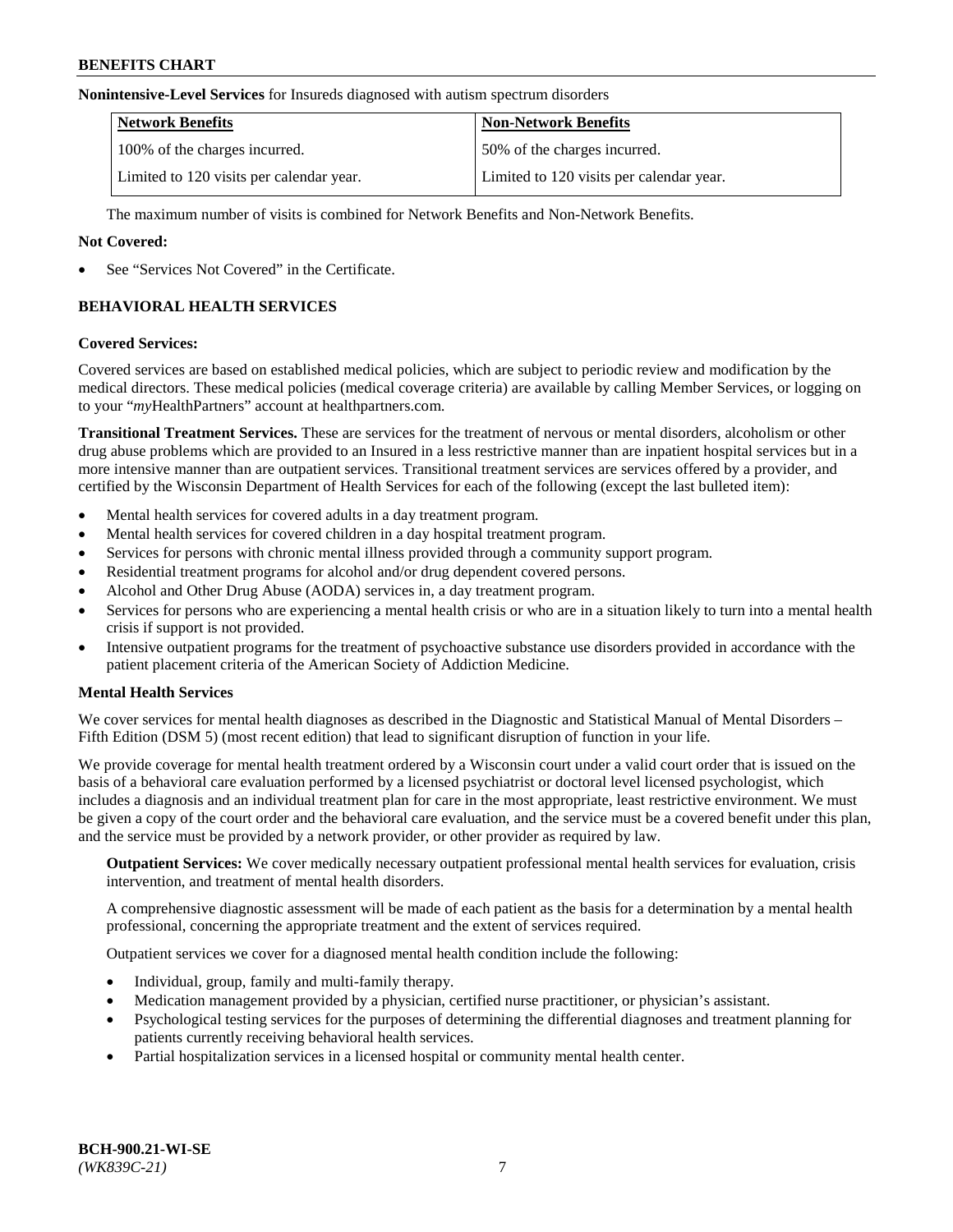- Psychotherapy and nursing services provided in the home if authorized by us.
- Treatment of gender dysphoria that meets medical coverage criteria.

| <b>Network Benefits</b>       | Non-Network Benefits         |
|-------------------------------|------------------------------|
| 100% of the charges incurred. | 50% of the charges incurred. |

#### **Group Therapy**

| Network Benefits              | <b>Non-Network Benefits</b>  |
|-------------------------------|------------------------------|
| 100% of the charges incurred. | 50% of the charges incurred. |

**Inpatient Services:** We cover medically necessary inpatient services in a hospital or licensed residential treatment facility and professional services for treatment of mental health disorders. Medical stabilization is covered under inpatient hospital services in the "Hospital and Skilled Nursing Facility Services" section.

We cover residential care for the treatment of eating disorders in a licensed facility, as an alternative to inpatient care, when it is medically necessary and your physician obtains authorization from us.

| Network Benefits              | <b>Non-Network Benefits</b>  |
|-------------------------------|------------------------------|
| 100% of the charges incurred. | 50% of the charges incurred. |

**Transitional Treatment Services:** We cover transitional treatment services described above for treatment of mental and nervous disorders.

| <b>Network Benefits</b>       | <b>Non-Network Benefits</b>  |
|-------------------------------|------------------------------|
| 100% of the charges incurred. | 50% of the charges incurred. |

### **Substance Abuse Treatment Services**

We cover medically necessary services for assessments by a licensed alcohol and drug counselor and treatment of Substance Related Disorders as defined in the latest edition of the DSM 5.

**Outpatient Services:** We cover medically necessary outpatient professional services for diagnosis and treatment of alcoholism and other drug abuse problems. Substance abuse treatment services must be provided by a program licensed by the local Department of Health Services. Outpatient services we cover for a diagnosed substance abuse disorder include the following:

- Individual, group, family, and multi-family therapy provided in an office setting.
- We cover opiate replacement therapy including methadone and buprenorphine treatment.

| <b>Network Benefits</b>       | <b>Non-Network Benefits</b>  |
|-------------------------------|------------------------------|
| 100% of the charges incurred. | 50% of the charges incurred. |

**Inpatient Services:** We cover medically necessary inpatient services in a hospital or a licensed residential primary treatment center.

We cover services provided in a hospital that is licensed by the local state and accredited by Medicare.

**Detoxification Services.** We cover detoxification services in a hospital or community detoxification facility if it is licensed by the local Department of Health Services.

| Network Benefits              | <b>Non-Network Benefits</b>  |
|-------------------------------|------------------------------|
| 100% of the charges incurred. | 50% of the charges incurred. |

**Transitional Treatment Services:** We cover transitional treatment services described above for treatment of alcoholism or other drug abuse problems.

| Network Benefits              | <b>Non-Network Benefits</b>  |
|-------------------------------|------------------------------|
| 100% of the charges incurred. | 50% of the charges incurred. |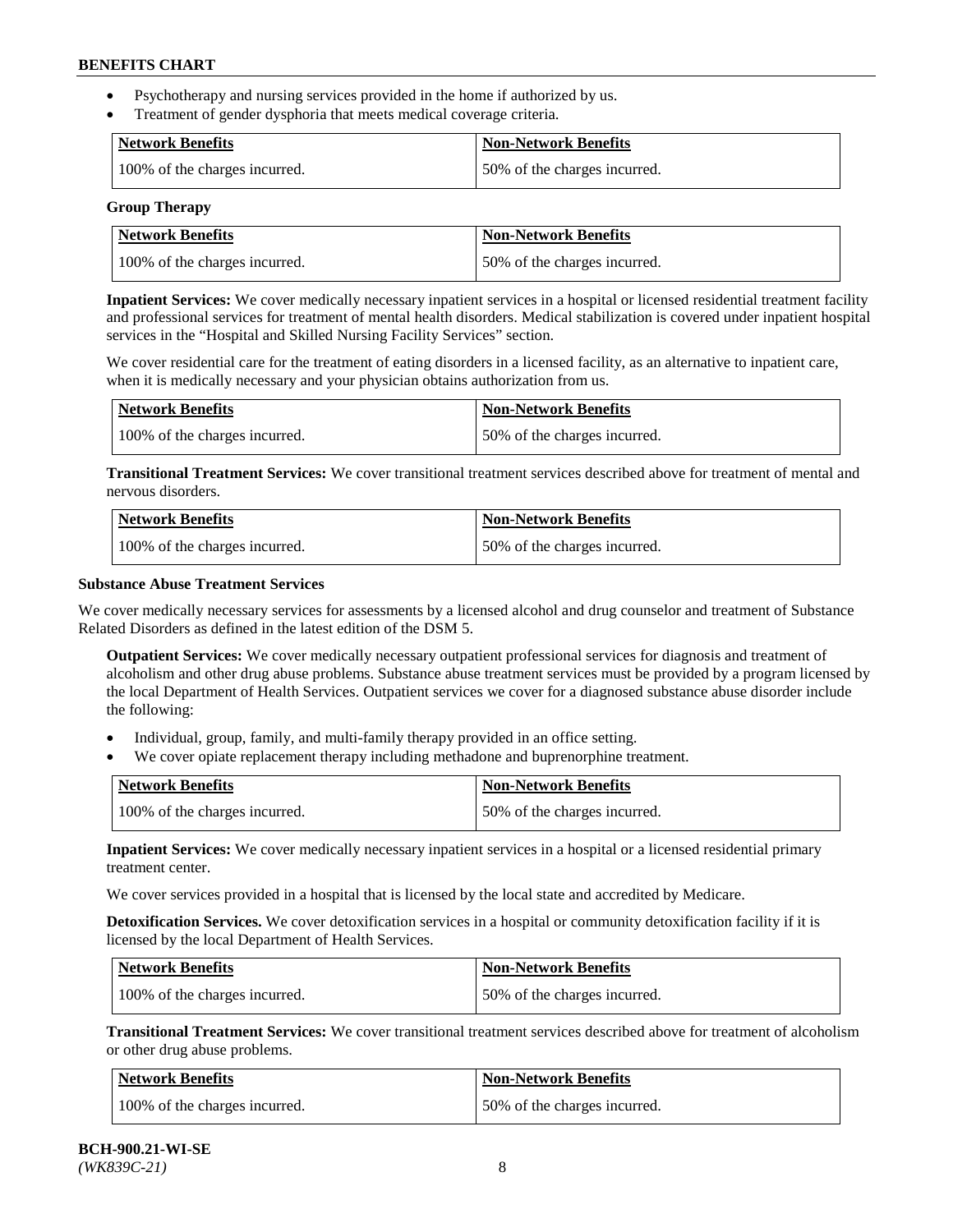**Additional Mental Health and Substance Abuse Treatment Benefits for a Dependent Child Who is a Student:** If a dependent child is a student in a school and that school is located in Wisconsin, but outside of our service area, we cover services as required under Wisconsin Statute 609.655.

| <b>Network Benefits</b>       | <b>Non-Network Benefits</b>  |
|-------------------------------|------------------------------|
| 100% of the charges incurred. | 50% of the charges incurred. |

### **Not Covered:**

See "Services Not Covered" in the Certificate.

## **CHIROPRACTIC SERVICES**

### **Covered Services:**

We cover chiropractic services for rehabilitative care. Chiropractic services are adjustments to any abnormal articulations of the human body, especially those of the spinal column, for the purpose of giving freedom of action to impinged nerves that may cause pain or deranged function.

Massage therapy which is performed in conjunction with other treatment/modalities by a chiropractor, is part of a prescribed treatment plan and is not billed separately is covered

| <b>Network Benefits</b>       | <b>Non-Network Benefits</b>  |
|-------------------------------|------------------------------|
| 100% of the charges incurred. | 50% of the charges incurred. |

### **Not Covered:**

- Massage therapy for the purpose of comfort or convenience of the Insured.
- See "Services Not Covered" in the Certificate.

## **CLINICAL TRIALS**

## **Covered Services:**

We cover certain routine services if you participate in a Phase I, Phase II, Phase III or Phase IV approved clinical trial that is conducted in relation to the prevention, detection, or treatment of cancer or other life-threatening disease or condition as defined in the Affordable Care Act. Approved clinical trials include (1) federally funded trials when the study or investigation is approved or funded by any of the federal agencies defined in the Public Health Services Act, section 2709 (d) (1) (A); (2) the study or investigation is conducted under an investigational new drug application reviewed by the Food and Drug Administration; and (3) the study or investigation is a drug trial that is exempt from having such an investigational new drug application. We cover routine patient costs for services that would be eligible under the Certificate and this Benefits Chart if the service were provided outside of a clinical trial.

| <b>Network Benefits</b>                                                                                                                                                                                 | <b>Non-Network Benefits</b>                                                                                                                                                                          |
|---------------------------------------------------------------------------------------------------------------------------------------------------------------------------------------------------------|------------------------------------------------------------------------------------------------------------------------------------------------------------------------------------------------------|
| Coverage level is same as corresponding Network<br>Benefits, depending on type of service provided such as<br>Office Visits for Illness or Injury, Inpatient or<br><b>Outpatient Hospital Services.</b> | Coverage level is same as corresponding<br>Non-Network Benefits, depending on type of service<br>provided such as Office Visits for Illness or Injury,<br>Inpatient or Outpatient Hospital Services. |
|                                                                                                                                                                                                         |                                                                                                                                                                                                      |

#### **Not Covered:**

- The investigative or experimental item, device or service itself.
- Items or services that are provided solely to satisfy data collection and analysis needs and that are not used in the direct clinical management of the patient.
- A service that is clearly inconsistent with widely accepted and established standards of care for a particular diagnosis.
- See "Services Not Covered" in the Certificate.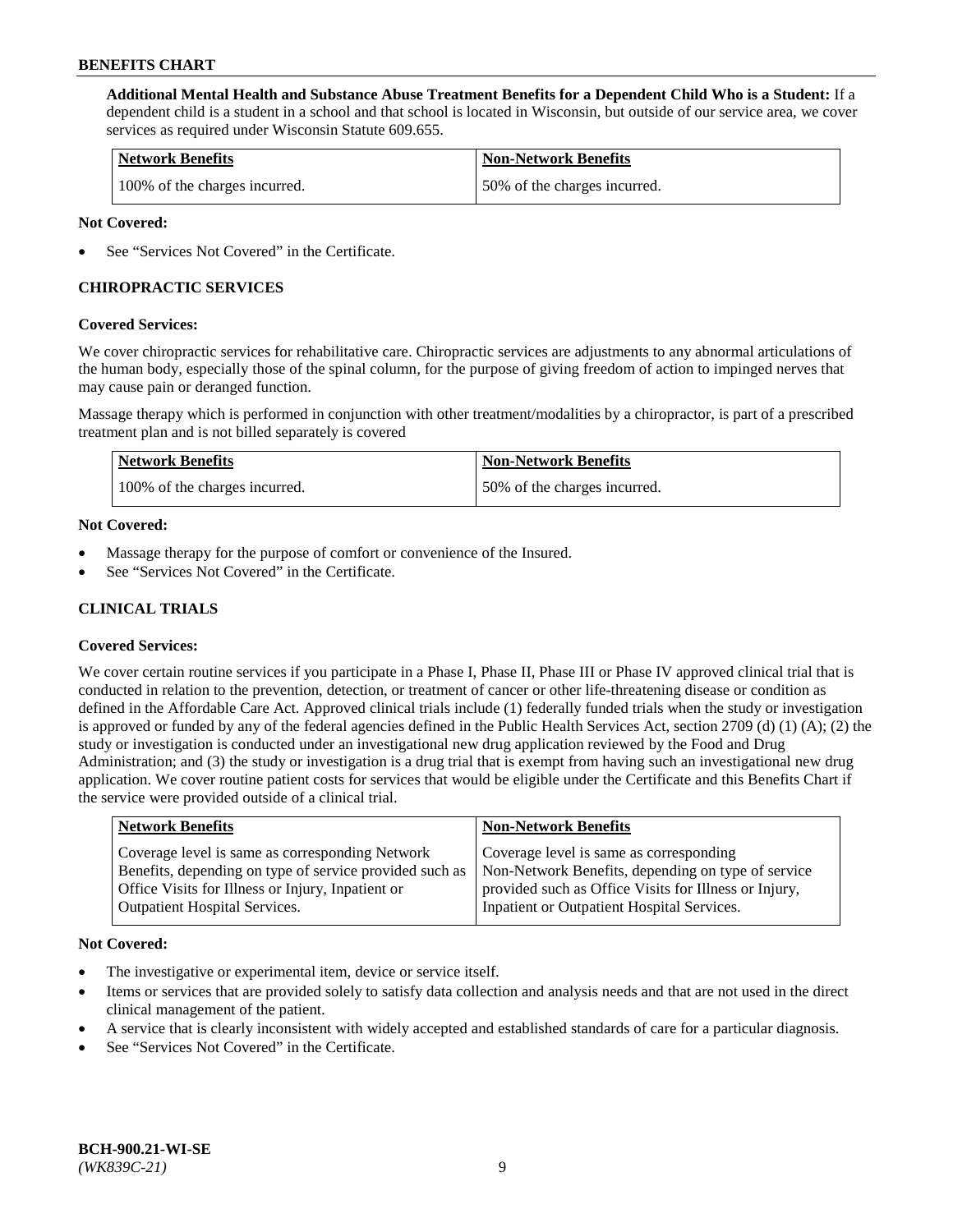## **DENTAL SERVICES**

## **Covered Services:**

We cover services as described below.

**Accidental Dental Services:** We cover dentally necessary services to treat and restore damage done to sound, natural, unrestored teeth as a result of an accidental injury. Coverage is for damage caused by external trauma to face and mouth only, not for cracked or broken teeth, which result from biting or chewing. We cover restorations, root canals, crowns and replacement of teeth lost that are directly related to the accident in which the Insured was involved. We cover initial exam, x-rays and palliative treatment including extractions, and other oral surgical procedures directly related to the accident. Subsequent treatment must be initiated within the policies time-frame and must be directly related to the accident. We do not cover restoration and replacement of teeth that are not "sound and natural" at the time of the accident.

Full mouth rehabilitations to correct occlusion (bite) and malocclusion (misaligned teeth not due to the accident) are not covered.

When an implant-supported dental prosthetic treatment is pursued, the accidental dental benefit will be applied to the prosthetic procedure. Benefits are limited to the amount that would be paid toward the placement of a removable dental prosthetic appliance that could be used in the absence of implant treatment. Care must be provided or pre-authorized by a HealthPartners dentist.

| <b>Network Benefits</b>       | <b>Non-Network Benefits</b>  |
|-------------------------------|------------------------------|
| 100% of the charges incurred. | 50% of the charges incurred. |

For all accidental dental services, treatment and/or restoration must be initiated within six months of the date of the injury. Coverage is limited to the initial course of treatment and/or initial restoration. Services must be provided within 24 months of the date of injury to be covered.

### **Medical Referral Dental Services**

**Medically Necessary Outpatient Dental Services:** We cover medically necessary outpatient dental services. Coverage is limited to dental services required for treatment of an underlying medical condition, e.g., removal of teeth to complete radiation treatment for cancer of the jaw, cysts and lesions.

| <b>Network Benefits</b>       | <b>Non-Network Benefits</b>  |
|-------------------------------|------------------------------|
| 100% of the charges incurred. | 50% of the charges incurred. |

**Medically Necessary Hospitalization and Anesthesia for Dental Care:** We cover medically necessary hospitalization for dental care. This is limited to charges incurred by an Insured who: (1) is a child under age  $5$ ; (2) is severely disabled; (3) has a medical condition, and requires hospitalization or general anesthesia for dental care treatment; or (4) is a child between ages 5 and 12 and care in dental offices has been attempted unsuccessfully and usual methods of behavior modification have not been successful, or when extensive amounts of restorative care, exceeding four appointments, are required. Coverage is limited to facility and anesthesia charges. Oral surgeon/dentist professional fees are not covered. The following are examples, though not all-inclusive, of medical conditions which may require hospitalization for dental services: severe asthma, severe airway obstruction or hemophilia. Hospitalization required due to the behavior of the Insured or due to the extent of the dental procedure is not covered.

| <b>Network Benefits</b>       | <b>Non-Network Benefits</b>  |
|-------------------------------|------------------------------|
| 100% of the charges incurred. | 50% of the charges incurred. |

**Medical Complications of Dental Care:** We cover medical complications of dental care. Treatment must be medically necessary care and related to medical complications of non-covered dental care, including complications of the head, neck, or substructures.

| Network Benefits              | <b>Non-Network Benefits</b>  |
|-------------------------------|------------------------------|
| 100% of the charges incurred. | 50% of the charges incurred. |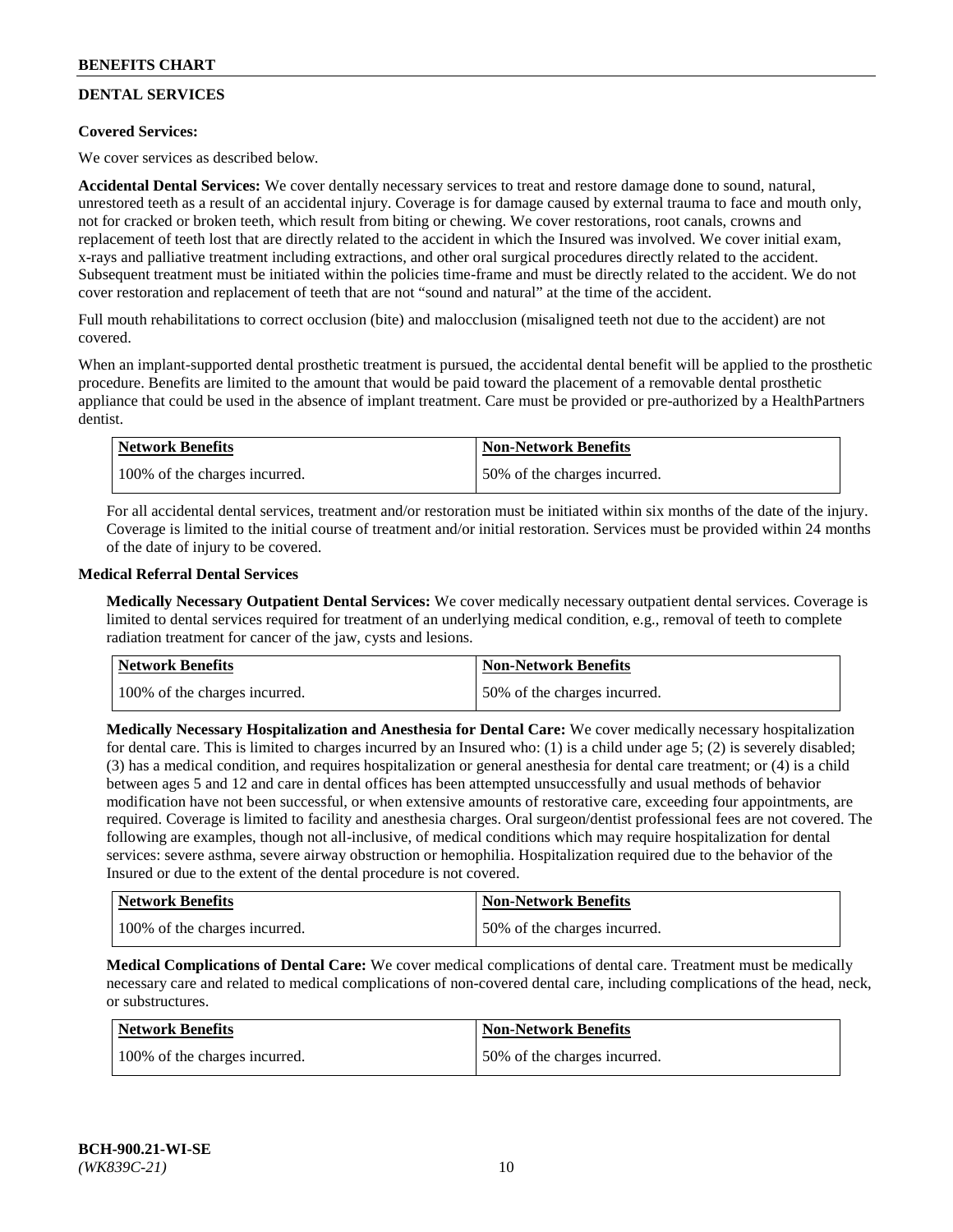**Oral Surgery:** We cover oral surgery. Coverage is limited to treatment of medical conditions requiring oral surgery, such as treatment of oral neoplasm, non-dental cysts, fracture of the jaws, trauma of the mouth and jaws, and any other oral surgery procedures provided as medically necessary dental services.

| <b>Network Benefits</b>       | Non-Network Benefits         |
|-------------------------------|------------------------------|
| 100% of the charges incurred. | 50% of the charges incurred. |

**Treatment of Cleft Lip and Cleft Palate:** We cover treatment of cleft lip and cleft palate of a dependent child, including orthodontic treatment and oral surgery directly related to the cleft. Dental services which are not required for the treatment of cleft lip or cleft palate are not covered. If a dependent child covered under the Certificate and Benefits Chart is also covered under a dental plan which includes orthodontic services, that dental plan shall be considered primary for the necessary orthodontic services. Oral appliances are subject to the same copayment, conditions and limitations as durable medical equipment.

| <b>Network Benefits</b>                               | <b>Non-Network Benefits</b>                            |
|-------------------------------------------------------|--------------------------------------------------------|
| Coverage level is same as corresponding Network       | Coverage level is same as corresponding                |
| Benefits, depending on type of service provided, such | Non-Network Benefits, depending on type of service     |
| as Office Visits for Illness or Injury, Inpatient or  | provided, such as Office Visits for Illness or Injury, |
| Outpatient Hospital Services.                         | Inpatient or Outpatient Hospital Services.             |

**Treatment of Temporomandibular Disorder (TMD) and Craniomandibular Disorder (CMD):** We cover diagnostic procedures, surgical treatment and non-surgical treatment (including intraoral splint therapy devices) for temporomandibular disorder (TMD) and craniomandibular disorder (CMD), which is medically necessary care. Dental services which are not required to directly treat TMD or CMD are not covered.

| <b>Network Benefits</b>       | <b>Non-Network Benefits</b>  |
|-------------------------------|------------------------------|
| 100% of the charges incurred. | 50% of the charges incurred. |

### **Not Covered:**

- Dental treatment, procedures or services not listed in this Benefits Chart.
- Accident-related dental services if treatment is: (1) provided to teeth which are not sound and natural; (2) to teeth which have been restored; (3) initiated beyond six months from the date of the injury; (4) received beyond the initial treatment or restoration; or (5) received beyond 24 months from the date of injury.
- Oral surgery to remove wisdom teeth.
- Orthognathic treatment or procedures and all related services.
- See "Services Not Covered" in the Certificate.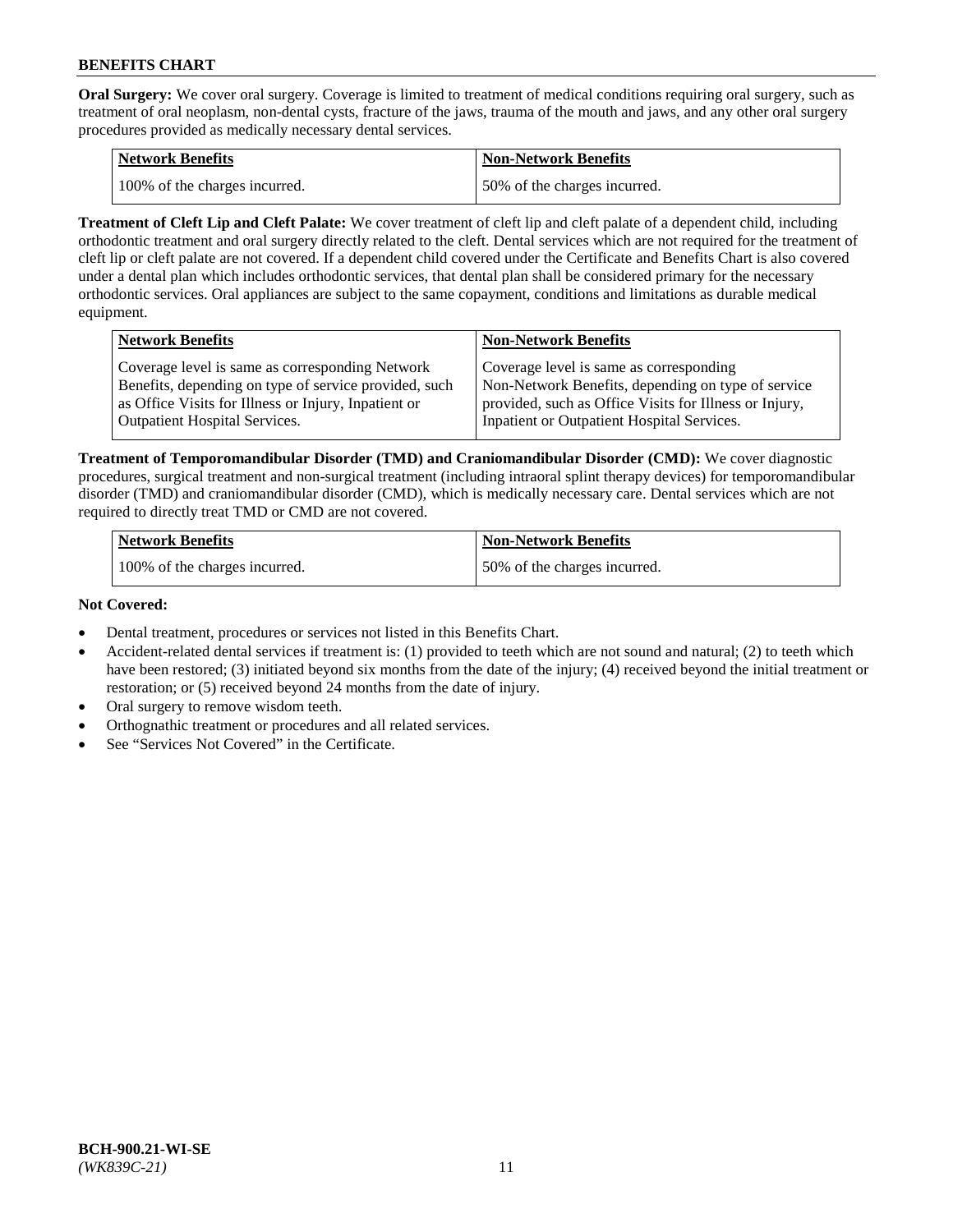## **DIAGNOSTIC IMAGING SERVICES**

### **Covered Services:**

We cover diagnostic imaging, when ordered by a provider and provided in a clinic or outpatient hospital facility.

For Network Benefits, non-emergent, scheduled outpatient Magnetic Resonance Imaging (MRI) and Computed Tomography (CT) must be provided at a designated facility. Your physician or facility will obtain or verify prior authorization for these services, as needed.

We cover services provided in a clinic or outpatient hospital facility. To see the benefit level for inpatient hospital or skilled nursing facility services, see benefits under "Inpatient Hospital and Skilled Nursing Facility Services".

### **Outpatient Magnetic Resonance Imaging (MRI) and Computed Tomography (CT)**

| <b>Network Benefits</b>       | <b>Non-Network Benefits</b>  |
|-------------------------------|------------------------------|
| 100% of the charges incurred. | 50% of the charges incurred. |

### **All Other Outpatient Diagnostic Imaging Services**

#### **Services for Illness or Injury**

| Network Benefits              | Non-Network Benefits         |
|-------------------------------|------------------------------|
| 100% of the charges incurred. | 50% of the charges incurred. |

### **Preventive Services (MRI/CT procedures are not considered preventive)**

Diagnostic imaging services associated with preventive services are covered at the benefit level shown in the "Preventive Services" section of this Benefits Chart.

### **Not Covered:**

See "Services Not Covered" in the Certificate.

## **DURABLE MEDICAL EQUIPMENT, PROSTHETICS, ORTHOTICS AND SUPPLIES**

#### **Covered Services:**

We cover equipment and services, as described below.

We cover durable medical equipment and services, prosthetics, orthotics and supplies, subject to the limitations below, including certain disposable supplies, enteral feedings and the following diabetic supplies and equipment: glucose monitors, insulin pumps limited to the purchase of one pump per year, syringes, blood and urine test strips and other diabetic supplies as deemed medically appropriate and necessary, for Insureds with gestational, Type I or Type II diabetes.

We cover external hearing aids, cochlear implants, and related treatment prescribed by a physician or by a licensed audiologist for Insureds under 18 years of age who have hearing loss.

We also cover basic hearing aids for Insureds age 18 or older for the correction of a hearing impairment.

Osseointegrated or bone-anchored hearing aids are only covered for Insureds who have hearing loss that is not correctable by any other procedure.

Hearing aids are limited to one basic, standard hearing aid for each ear every three years.

A basic hearing aid is defined as a hearing device that consists of a microphone, amplifier, volume control, battery and receiver, which is up to date using the latest technology. It does not include upgrades above and beyond the functionality of a basic hearing aid, including, but not limited to, hearing improvements for group settings, background noise, Bluetooth/remote control functionality, or extended warranties. Charges for upgrades above the cost of a basic, standard hearing aid are not covered.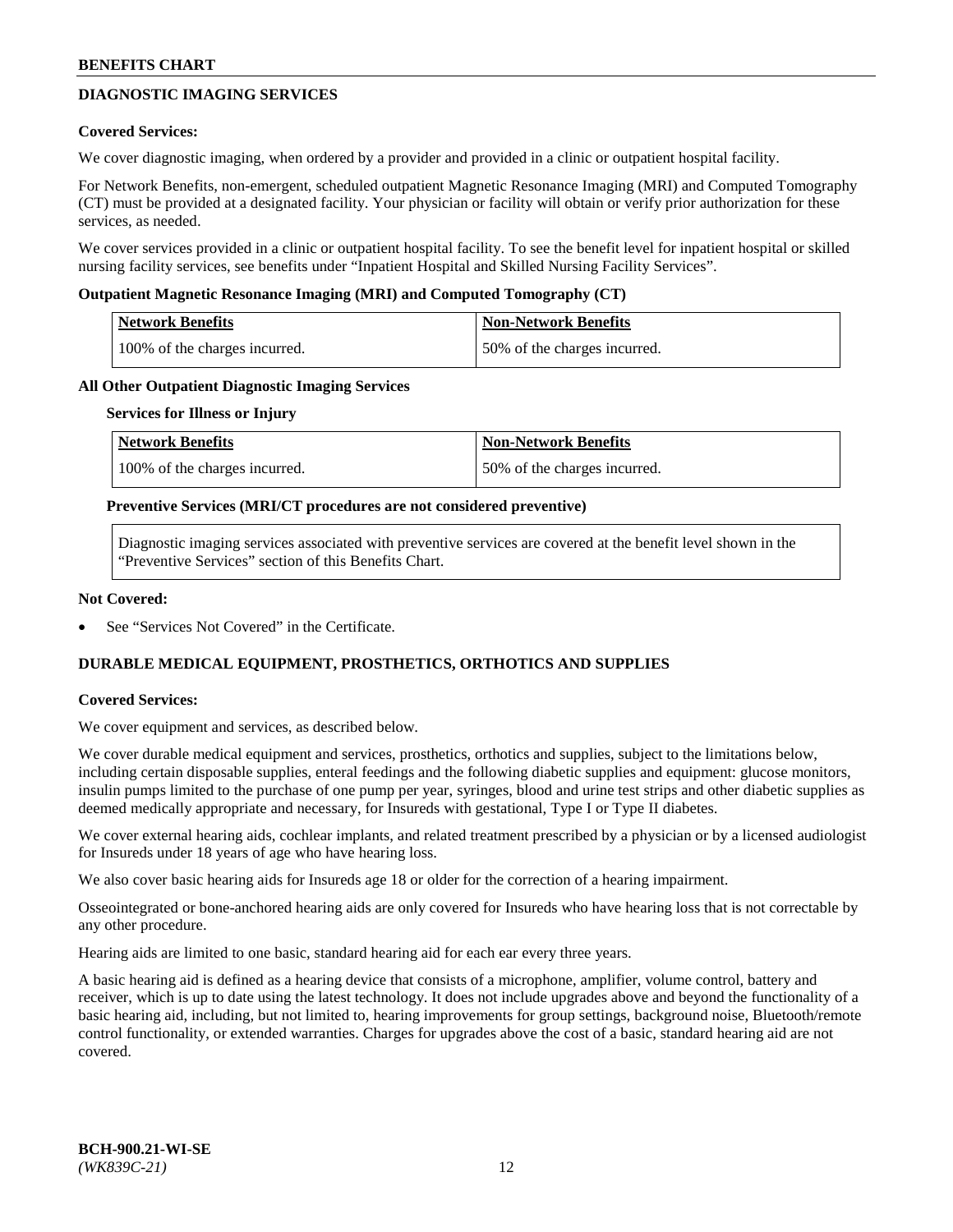## **Diabetic Supplies Purchased at a Pharmacy**

| <b>Network Benefits</b>       | <b>Non-Network Benefits</b>  |
|-------------------------------|------------------------------|
| 100% of the charges incurred. | 50% of the charges incurred. |

### **Diabetic Supplies Purchased from a Non-Pharmacy Provider**

| <b>Network Benefits</b>                                               | <b>Non-Network Benefits</b>  |
|-----------------------------------------------------------------------|------------------------------|
| 100% of the charges incurred if purchased from an<br>approved vendor. | 50% of the charges incurred. |

#### **Special Dietary Treatment for Phenylketonuria (PKU) if it meets our medical coverage criteria**

| Network Benefits              | <b>Non-Network Benefits</b>  |
|-------------------------------|------------------------------|
| 100% of the charges incurred. | 50% of the charges incurred. |

### **Oral Amino Acid Based Elemental Formula if it meets our Medical Coverage Criteria**

| <b>Network Benefits</b>       | <b>Non-Network Benefits</b>  |
|-------------------------------|------------------------------|
| 100% of the charges incurred. | 50% of the charges incurred. |

## **All Other Durable Medical Equipment, Prosthetics, Orthotics and Supplies**

| <b>Network Benefits</b>       | <b>Non-Network Benefits</b>  |
|-------------------------------|------------------------------|
| 100% of the charges incurred. | 50% of the charges incurred. |

### **Limitations:**

Coverage of durable medical equipment is limited by the following:

- No more than a 93-day supply of diabetic supplies are covered and dispensed at a time.
- Payment will not exceed the cost of an alternate piece of equipment or service that is effective and medically necessary.
- For prosthetic benefits, other than oral appliances for cleft lip and cleft palate, payment will not exceed the cost of an alternate piece of equipment or service that is effective, medically necessary and enables Insureds to conduct standard activities of daily living.
- We reserve the right to determine if an item will be approved for rental vs. purchase.
- We require that certain diabetic supplies and equipment be purchased at a pharmacy.
- Diabetic supplies and equipment are limited to certain models and brands.
- Durable medical equipment and supplies must be obtained or repaired by approved vendors.
- Covered services and supplies are based on established medical policies which are subject to periodic review and modification by the medical or dental directors. Our medical policy for diabetic supplies includes information on our required models and brands. These medical policies (medical coverage criteria) are available by calling Member Services, or logging on to your "*my*HealthPartners" account a[t healthpartners.com.](https://www.healthpartners.com/hp/index.html)

## **Not Covered:**

Items which are not eligible for coverage include, but are not limited to:

- Replacement or repair of any covered items, if the items are (i) damaged or destroyed by misuse, abuse or carelessness, (ii) lost; or (iii) stolen.
- Duplicate or similar items.
- Labor and related charges for repair of any covered items which are more than the cost of replacement by an approved vendor.
- Sales tax, mailing, delivery charges, service call charges.
- Items which are primarily educational in nature or for hygiene, vocation, comfort, convenience or recreation.
- Communication aids or devices: equipment to create, replace or augment communication abilities including, but not limited to, speech processors, receivers, communication boards, or computer or electronic assisted communication.
- Implantable and osseointegrated or bone-anchored hearing aids and their fitting, except as specifically described in this Benefits Chart. This exclusion does not apply to cochlear implants.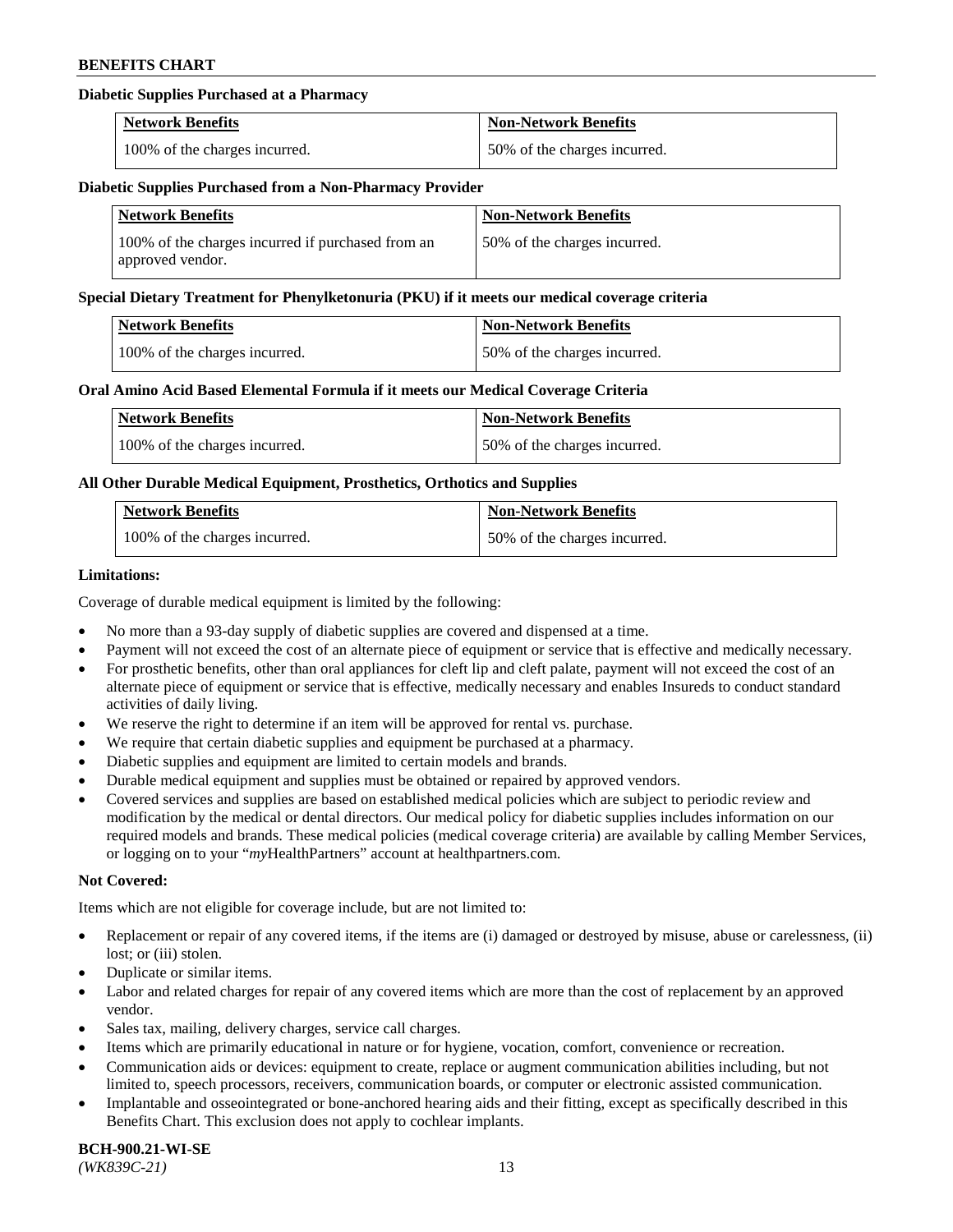- Eyeglasses, contact lenses and their fitting, measurement and adjustment, except as specifically described in this Benefits Chart.
- Hair prostheses (wigs).
- Household equipment which primarily has customary uses other than medical, such as, but not limited to, exercise cycles, air purifiers, central or unit air conditioners, water purifiers, non-allergenic pillows, mattresses or waterbeds.
- Household fixtures including, but not limited to, escalators or elevators, ramps, swimming pools and saunas.
- Modifications to the structure of the home including, but not limited to, wiring, plumbing or charges for installation of equipment.
- Vehicle, car or van modifications including, but not limited to, hand brakes, hydraulic lifts and car carrier.
- Rental equipment while owned equipment is being repaired by non-contracted vendors, beyond one month rental of medically necessary equipment.
- Other equipment and supplies, including but not limited to assistive devices, that we determine are not eligible for coverage.
- See "Services Not Covered" in the Certificate.

## **EMERGENCY AND URGENTLY NEEDED CARE SERVICES**

## **Covered Services:**

We cover services for emergency care and urgently needed care if the services are otherwise eligible for coverage under the Certificate.

**Urgently Needed Care.** These are services to treat an unforeseen illness or injury that:

- are required in order to prevent a serious deterioration in your health; and
- cannot be delayed until the next available clinic or office hours.

| <b>Network Benefits</b>       | <b>Non-Network Benefits</b> |
|-------------------------------|-----------------------------|
| 100% of the charges incurred. | See Network Benefits.       |

**Emergency Care.** These are services to treat:

- the sudden, unexpected onset of illness or injury which, if left untreated or unattended until the next available clinic or office hours, would result in hospitalization; or
- a condition requiring professional health services immediately necessary to preserve life or stabilize health.

When reviewing claims for coverage of emergency services, our medical director will take into consideration a reasonable layperson's belief that the circumstances required immediate medical care that could not wait until the next working day or next available clinic appointment.

## **Emergency Care in a Hospital Emergency Room, including Professional Services of a Physician**

| <b>Network Benefits</b>       | <b>Non-Network Benefits</b> |
|-------------------------------|-----------------------------|
| 100% of the charges incurred. | See Network Benefits.       |

## **Inpatient Emergency Care in a Hospital**

| <b>Network Benefits</b>       | <b>Non-Network Benefits</b> |
|-------------------------------|-----------------------------|
| 100% of the charges incurred. | See Network Benefits.       |

## **Not Covered:**

See "Services Not Covered" in the Certificate.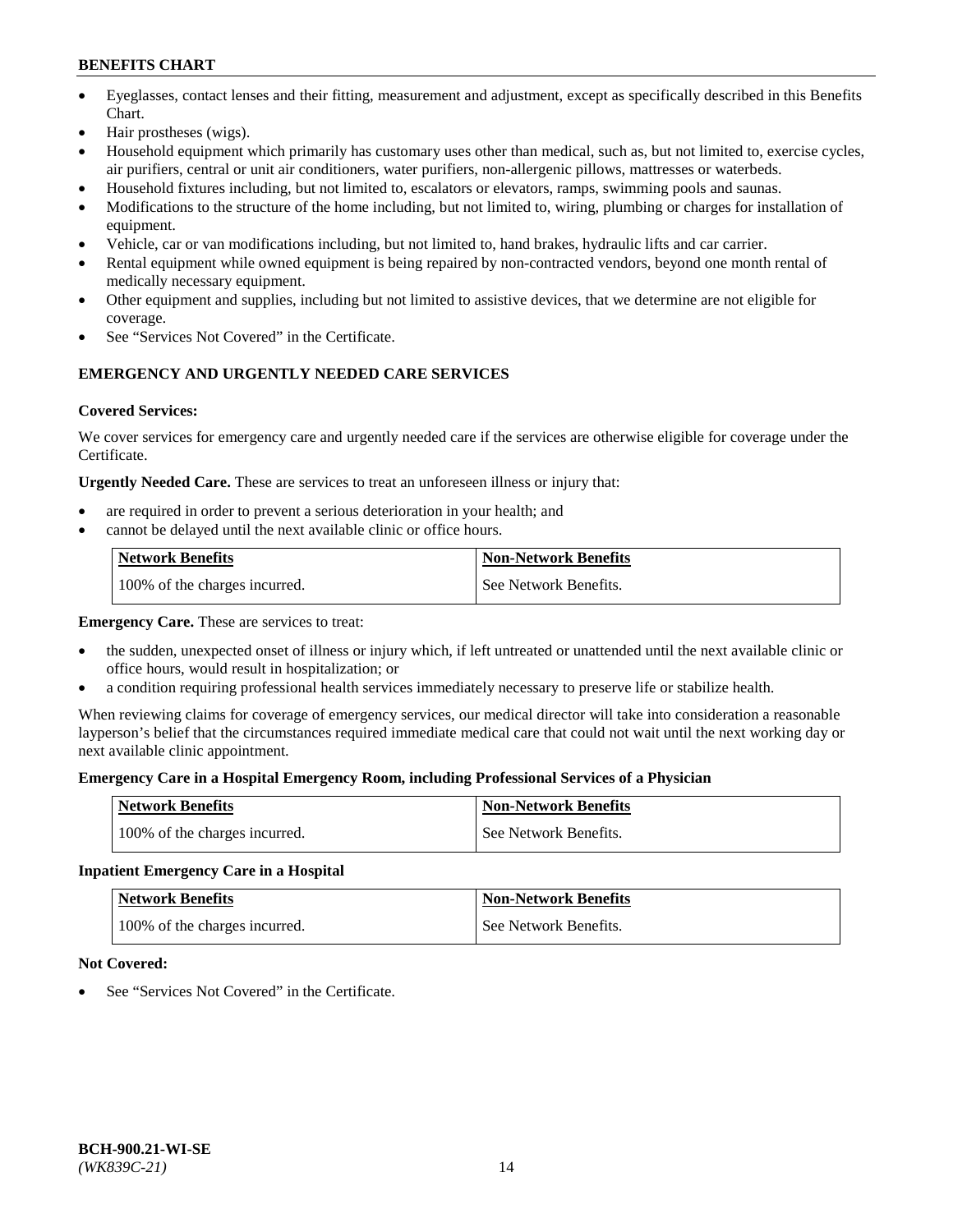## **GENE THERAPY**

## **Covered Services:**

We cover gene therapy treatment if it meets our medical coverage criteria.

| <b>Network Benefits</b>                                                                                                                                                                                 | <b>Non-Network Benefits</b> |
|---------------------------------------------------------------------------------------------------------------------------------------------------------------------------------------------------------|-----------------------------|
| Coverage level is same as corresponding Network<br>Benefits, depending on type of service provided such as<br>Office Visits for Illness or Injury, Inpatient or<br><b>Outpatient Hospital Services.</b> | No coverage.                |

## **Limitations:**

- Gene therapy must be provided by a designated provider.
- Specific types of gene therapy are limited to therapies and conditions specified in our medical coverage criteria.

## **Not Covered:**

See "Services Not Covered" in the Certificate.

## **HEALTH EDUCATION**

## **Covered Services:**

We cover education for preventive services and education for the management of chronic health problems (such as diabetes).

| <b>Network Benefits</b>                                     | <b>Non-Network Benefits</b>  |
|-------------------------------------------------------------|------------------------------|
| 100% of the charges incurred.<br>Deductible does not apply. | 50% of the charges incurred. |

### **Not Covered:**

See "Services Not Covered" in the Certificate.

## **HOME-BASED HEALTH ASSESSMENT PROGRAM**

## **Covered Services:**

If you meet our criteria for coverage, you may qualify for our home-based comprehensive health risk assessment program. The program covers a health assessment with a designated nurse practitioner.

| Network Benefits                                            | <b>Non-Network Benefits</b> |
|-------------------------------------------------------------|-----------------------------|
| 100% of the charges incurred.<br>Deductible does not apply. | No coverage.                |

#### **Not Covered:**

See "Services Not Covered" in the Certificate.

## **HOME HEALTH SERVICES**

#### **Covered Services:**

We cover skilled nursing services, physical therapy, occupational therapy, speech therapy, respiratory therapy and other therapeutic services, non-routine prenatal and postnatal services, routine postnatal well child visits, as described in our medical coverage criteria, phototherapy services for newborns, home health aide services and other eligible home health services when provided in your home, if you are homebound (i.e., unable to leave home without considerable effort due to a medical condition). Lack of transportation does not constitute homebound status. For phototherapy services for newborns and high risk prenatal services, supplies and equipment are included.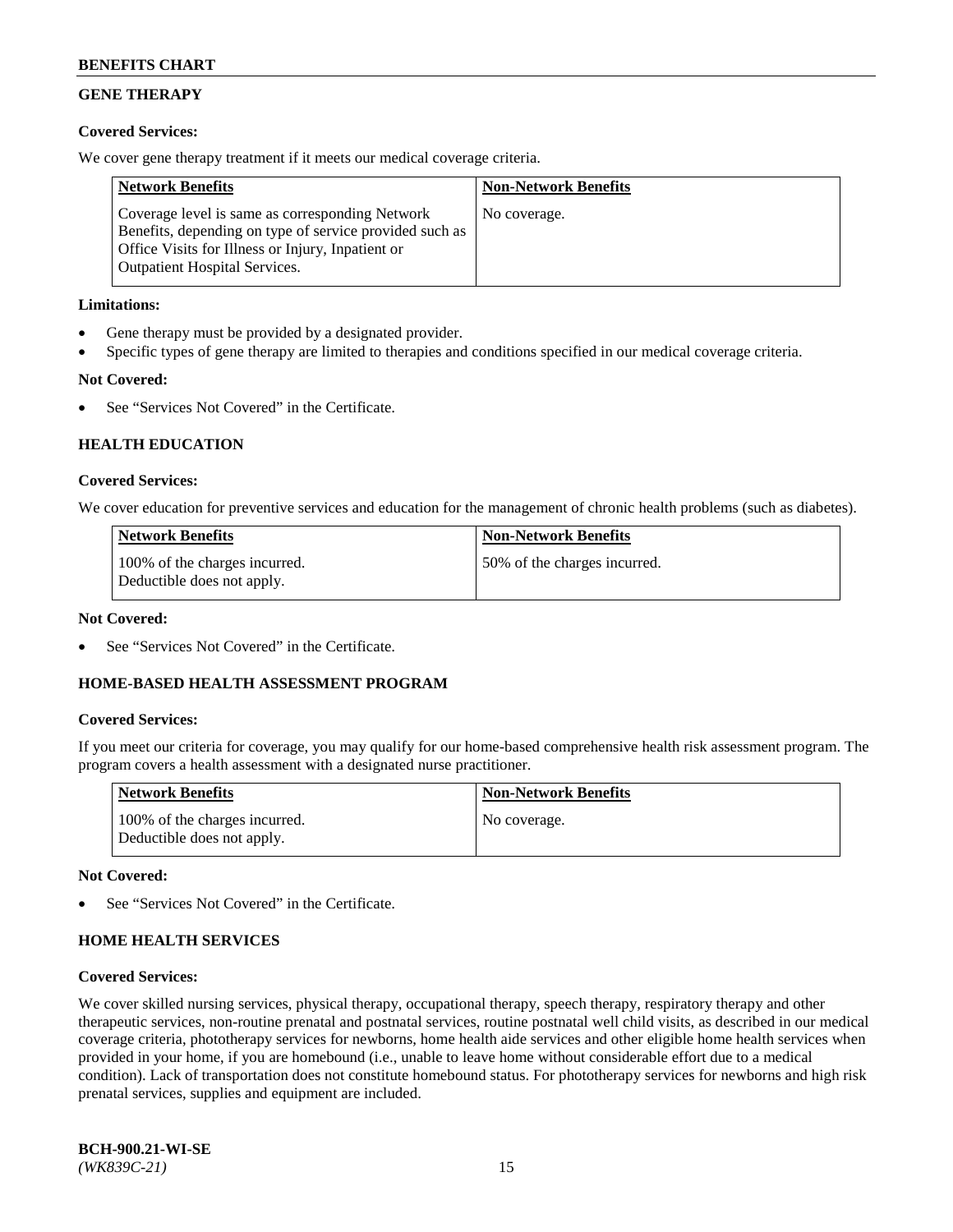We cover total parenteral nutrition/intravenous ("TPN/IV") therapy, equipment, supplies and drugs in connection with IV therapy. IV line care kits are covered under Durable Medical Equipment.

We cover palliative care benefits. Palliative care includes symptom management, education and establishing goals of care. We waive the requirement that you be homebound for a limited number of home visits for palliative care (as shown in this Benefits Chart), if you have a life-threatening, non-curable condition which has a prognosis of survival of two years or less. Additional palliative care visits are eligible under the home health services benefit if you are homebound and meet all other requirements defined in this section.

You do not need to be homebound to receive total parenteral nutrition/intravenous ("TPN/IV") therapy.

Home health services are eligible and covered only when:

- medically necessary; and
- provided as rehabilitative care, terminal care or maternity care; and
- ordered by a physician, and included in the written home care plan.

## **Physical Therapy, Occupational Therapy, Speech Therapy, Respiratory Therapy, Home Health Aide Services and Palliative Care**

| <b>Network Benefits</b>       | <b>Non-Network Benefits</b>  |
|-------------------------------|------------------------------|
| 100% of the charges incurred. | 50% of the charges incurred. |

## **TPN/IV Therapy, Skilled Nursing Services, Non-Routine Prenatal/Postnatal Services, and Phototherapy**

| <b>Network Benefits</b>       | <b>Non-Network Benefits</b>  |
|-------------------------------|------------------------------|
| 100% of the charges incurred. | 50% of the charges incurred. |

Each 24-hour visit (or shifts up to 24-hour visits) equals one visit and counts toward the Maximum visits for all other services shown below. Any visit that lasts less than 24 hours regardless of the length of the visit, will count as one visit toward the Maximum visits for all other services shown below. All visits must be medically necessary and benefit eligible.

#### **Routine Prenatal/Postnatal Services and Child Health Supervision Services**

| Network Benefits                                            | <b>Non-Network Benefits</b>  |
|-------------------------------------------------------------|------------------------------|
| 100% of the charges incurred.<br>Deductible does not apply. | 50% of the charges incurred. |

## **Maximum Visits for Palliative Care**

If you are eligible to receive palliative care in the home and you are not homebound, there is a maximum of 12 visits per calendar year.

#### **Maximum Visits for All Services Other Than Palliative Care**

| Network Benefits             | <b>Non-Network Benefits</b>  |
|------------------------------|------------------------------|
| 60 visits per calendar year. | 30 visits per calendar year. |

Each visit provided under the Network Benefits and Non-Network Benefits counts toward the maximums shown under both Maximum visits sections. The routine postnatal well child visits do not count toward the visit limit.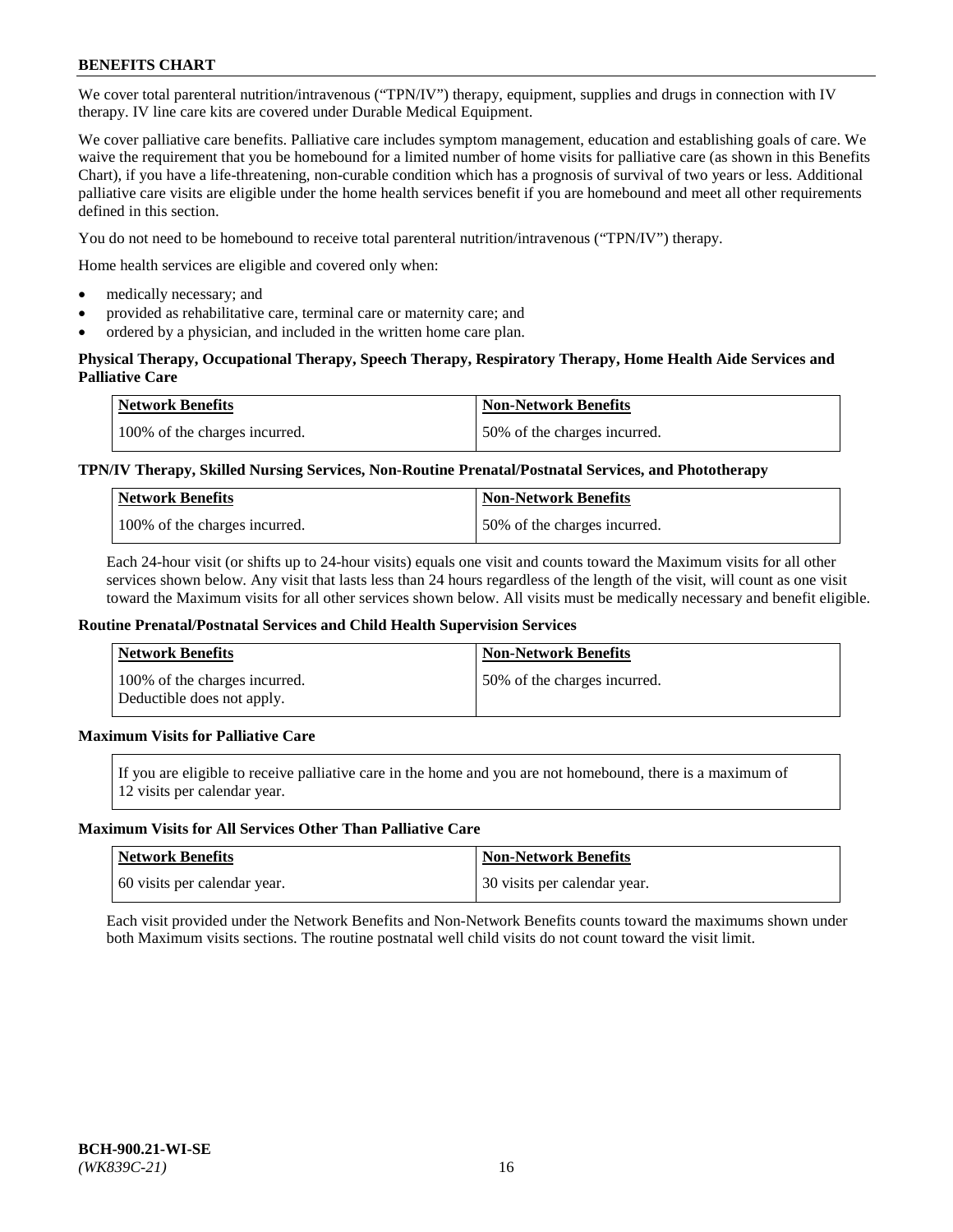### **Limitations:**

- Home health services are not provided as a substitute for a primary caregiver in the home or as relief (respite) for a primary caregiver in the home. We will not reimburse family members or residents in your home for the above services.
- A service shall not be considered a skilled nursing service merely because it is performed by, or under the direct supervision of, a licensed nurse. Where a service (such as tracheotomy suctioning or ventilator monitoring) or like services, can be safely and effectively performed by a non-medical person (or self-administered), without the direct supervision of a licensed nurse, the service shall not be regarded as a skilled nursing service, whether or not a skilled nurse actually provides the service. The unavailability of a competent person to provide a non-skilled service shall not make it a skilled service when a skilled nurse provides it. Only the skilled nursing component of so-called "blended" services (i.e. services which include skilled and non-skilled components) are covered under this Benefits Chart.

## **Not Covered:**

- Financial or legal counseling services.
- Housekeeping or meal services in your home.
- Private duty nursing services.
- Services provided by a family member or enrollee, or a resident in the enrollee's home.
- Vocational rehabilitation and recreational or educational therapy. Recreation therapy is therapy provided solely for the purpose of recreation, including, but not limited to: (a) requests for physical therapy or occupational therapy to improve athletic ability, and (b) braces or guards to prevent sports injuries.
- See "Services Not Covered" in the Certificate.

## **HOME HOSPICE SERVICES**

## **Applicable Definitions:**

**Part-time.** This is up to two hours of service per day, more than two hours is considered continuous care.

**Continuous Care.** This is from two to twelve hours of service per day provided by a registered nurse, licensed practical nurse, or home health aide, during a period of crisis in order to maintain a terminally ill patient at home.

**Appropriate Facility.** This is a nursing home, hospice residence, or other inpatient facility.

**Custodial Care Related to Hospice Services.** This means providing assistance in the activities of daily living and the care needed by a terminally ill patient which can be provided by primary caregiver (i.e., family member or friend) who is responsible for the patient's home care.

## **Covered Services:**

**Home Hospice Program.** We cover the services described below if you are terminally ill and accepted as a home hospice program participant. You must meet the eligibility requirements of the program, and elect to receive services through the home hospice program. The services will be provided in your home, with inpatient care available when medically necessary as described below. If you elect to receive hospice services, you do so in lieu of curative treatment for your terminal illness for the period you are enrolled in the home hospice program.

**Eligibility:** In order to be eligible to be enrolled in the home hospice program, you must: (1) be a terminally ill patient (prognosis of six months or less); (2) have chosen a palliative treatment focus (i.e., emphasizing comfort and supportive services rather than treatment attempting to cure the disease or condition); and (3) continue to meet the terminally ill prognosis as reviewed by our medical director or his or her designee over the course of care. You may withdraw from the home hospice program at any time.

**Eligible Services:** Hospice services include the following services provided in accordance with an approved hospice treatment plan.

- Home Health Services:
	- o Part-time care provided in your home by an interdisciplinary hospice team (which may include a physician, nurse, social worker, and spiritual counselor) and medically necessary home health services are covered.
	- o One or more periods of continuous care in your home or in a setting which provides day care for pain or symptom management, when medically necessary, will be covered.
- Inpatient Services: We cover medically necessary inpatient services.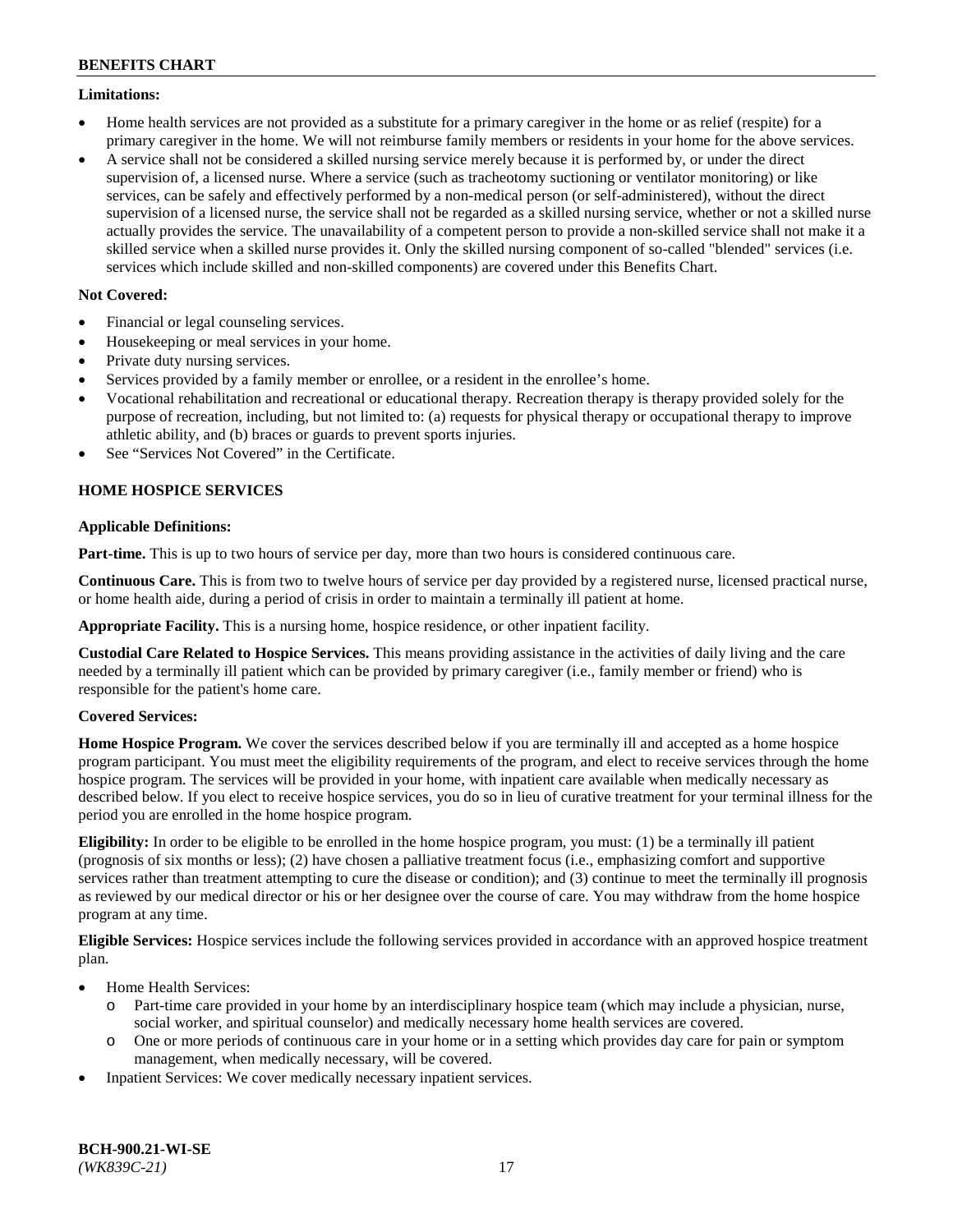- Other Services:
	- Respite care is covered for care in your home or in an appropriate facility, to give your primary caregivers (i.e., family members or friends) rest and/or relief when necessary in order to maintain a terminally ill patient at home.
	- o Medically necessary medications for pain and symptom management.
	- o Semi-electric hospital beds and other durable medical equipment are covered.
	- Emergency and non-emergency care is covered.

| Network Benefits              | <b>Non-Network Benefits</b>  |
|-------------------------------|------------------------------|
| 100% of the charges incurred. | 50% of the charges incurred. |

Respite care is limited to 5 days per episode, and respite care and continuous care combined are limited to 30 days.

## **Not Covered:**

- Financial or legal counseling services.
- Housekeeping or meal services in your home.
- Custodial or maintenance care related to hospice services, whether provided in the home or in a nursing home.
- Any service not specifically described as covered services under this home hospice services benefits.
- Any services provided by members of your family or residents in your home.
- See "Services Not Covered" in the Certificate.

## **HOSPITAL AND SKILLED NURSING FACILITY SERVICES**

## **Covered Services:**

We cover services as described below.

## **Medical or Surgical Hospital Services**

**Inpatient Hospital Services:** We cover the following medical or surgical services, for the treatment of acute illness or injury, which require the level of care only provided in an acute care facility. These services must be authorized by a physician.

Inpatient hospital services include: room and board; the use of operating or maternity delivery rooms; intensive care facilities; newborn nursery facilities; general nursing care, anesthesia, laboratory and diagnostic imaging services, radiation therapy, physical therapy, prescription drugs or other medications administered during treatment, blood and blood products (unless replaced), and blood derivatives, and other diagnostic or treatment related hospital services; physician and other professional medical and surgical services provided while in the hospital, including gender reassignment surgery that meets medical coverage criteria.

We cover, following a vaginal delivery, a minimum of 48 hours of inpatient care for the mother and newborn child. We cover, following a caesarean section delivery, a minimum of 96 hours of inpatient care for the mother and newborn child.

Group health plans and health insurance issuers generally may not, under Federal law, restrict benefits for any hospital length of stay in connection with childbirth for the mother of newborn child to less than 48 hours following a vaginal delivery, or less than 96 hours following a caesarean section. However, Federal law generally does not prohibit the mother's or newborn's attending provider, after consulting with the mother, from discharging the mother or her newborn earlier than 48 hours (or 96 hours as applicable). In any case plans and issuers may not, under Federal law, require that a provider obtain authorization from the plan or the insurance issuer for prescribing a length of stay not in excess of 48 hours (or 96 hours).

| Network Benefits              | Non-Network Benefits         |
|-------------------------------|------------------------------|
| 100% of the charges incurred. | 50% of the charges incurred. |

Each Insured's admission or confinement, including that of a newborn child, is separate and distinct from the admission or confinement of any other Insured.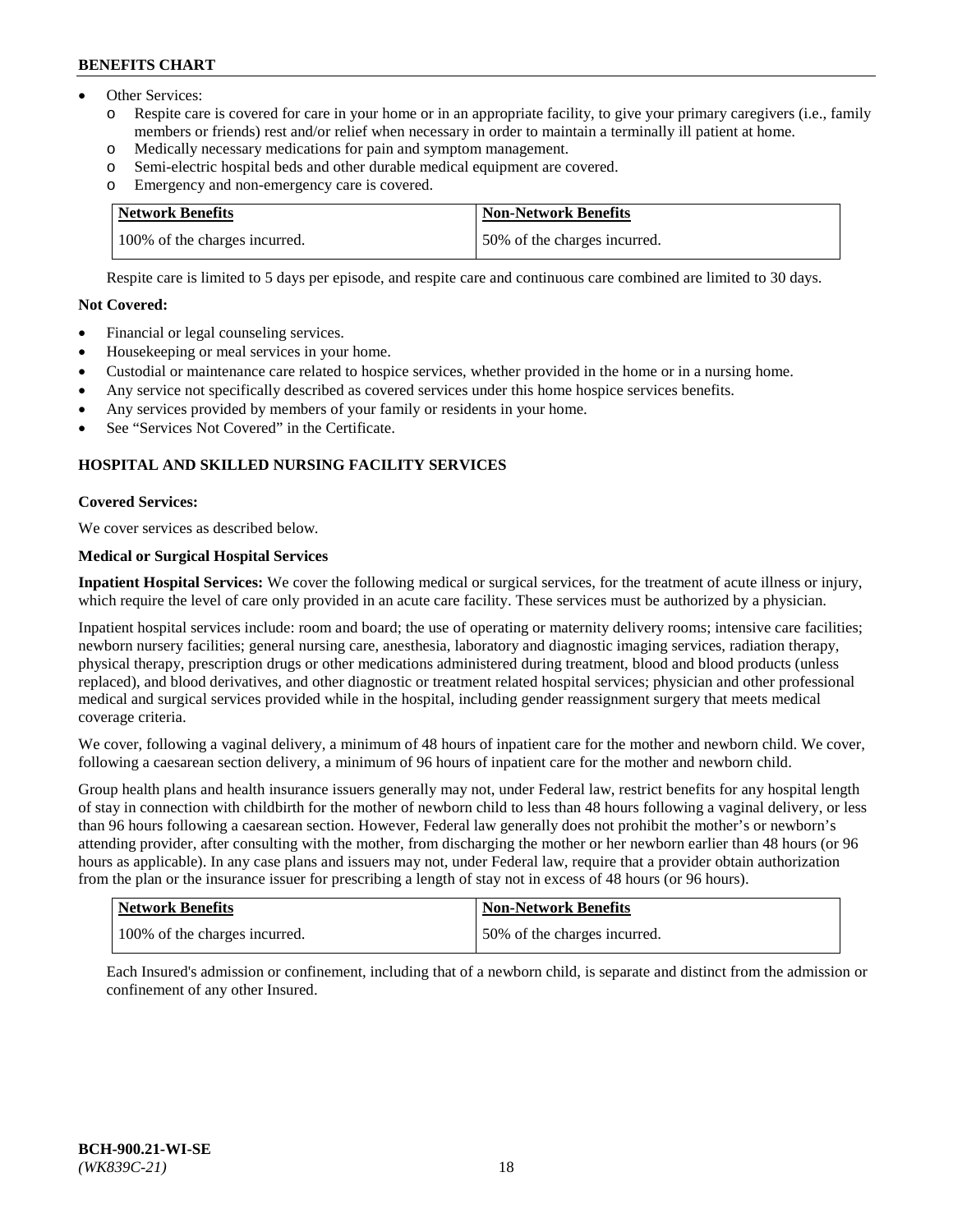**Outpatient Hospital, Ambulatory Care or Surgical Facility Services:** We cover the following medical and surgical services, for diagnosis or treatment of illness or injury on an outpatient basis. These services must be authorized by a physician.

Outpatient services include: use of operating rooms, maternity delivery rooms or other outpatient departments, rooms or facilities; and the following outpatient services: general nursing care, anesthesia, laboratory and diagnostic imaging services, radiation therapy, physical therapy, drugs administered during treatment, blood and blood products (unless replaced), and blood derivatives, and other diagnostic or treatment related outpatient services; physician and other professional medical and surgical services provided while an outpatient, including colonoscopies (starting at age 50, or under age 50 for people at high risk of colorectal cancer), and gender reassignment surgery that meets medical coverage criteria.

For Network Benefits, non-emergent, scheduled outpatient Magnetic Resonance Imaging (MRI) and Computed Tomography (CT) must be provided at a designated facility. Your physician or facility will obtain or verify prior authorization for these services, as needed.

To see the benefit level for diagnostic imaging services, laboratory services and physical therapy, see benefits under Diagnostic Imaging Services, Laboratory Services and Physical Therapy in this Benefits Chart.

| <b>Network Benefits</b>       | <b>Non-Network Benefits</b>  |
|-------------------------------|------------------------------|
| 100% of the charges incurred. | 50% of the charges incurred. |

## **Skilled Nursing Facility Care:**

We cover room and board, daily skilled nursing and related ancillary services for post-acute treatment and rehabilitative care of illness or injury that meets medical coverage criteria. Rehabilitation services are limited to services where significant measurable progress is expected to occur within a reasonable period of time.

| <b>Network Benefits</b>                      | <b>Non-Network Benefits</b>                  |
|----------------------------------------------|----------------------------------------------|
| 100% of the charges incurred.                | 50% of the charges incurred.                 |
| Limited to a 30 day maximum per confinement. | Limited to a 30 day maximum per confinement. |

Each day of services provided under the Network Benefits and Non-Network Benefits, combined, applies toward the maximum shown above.

#### **Not Covered:**

- Services for items for personal convenience, such as television rental, are not covered.
- See "Services Not Covered" in the Certificate.

## **INFERTILITY SERVICES**

#### **Covered Services:**

We cover the diagnosis of infertility. These services include diagnostic procedures and tests provided in connection with an infertility evaluation, office visits and consultations to diagnose infertility.

| <b>Network Benefits</b>       | <b>Non-Network Benefits</b>  |
|-------------------------------|------------------------------|
| 100% of the charges incurred. | 50% of the charges incurred. |

Coverage is limited to office visits and consultations to diagnose infertility. Treatment is not covered.

#### **Not Covered:**

- Treatment of infertility, including, but not limited to, office visits, laboratory, diagnostic imaging services, and drugs for the treatment of infertility; assisted reproduction, including, but not limited to, gamete intrafallopian tube transfer (GIFT), zygote intrafallopian tube transfer (ZIFT) intracytoplasmic sperm injection (ICSI), and/or in-vitro fertilization (IVF), and all charges associated with such procedures; reversal of sterilization; artificial insemination; and sperm, ova or embryo acquisition, retrieval or storage; however, we cover office visits and consultations to diagnose infertility.
- Services related to the establishment of surrogate pregnancy and fees for a surrogate.
- See "Services Not Covered" in the Certificate.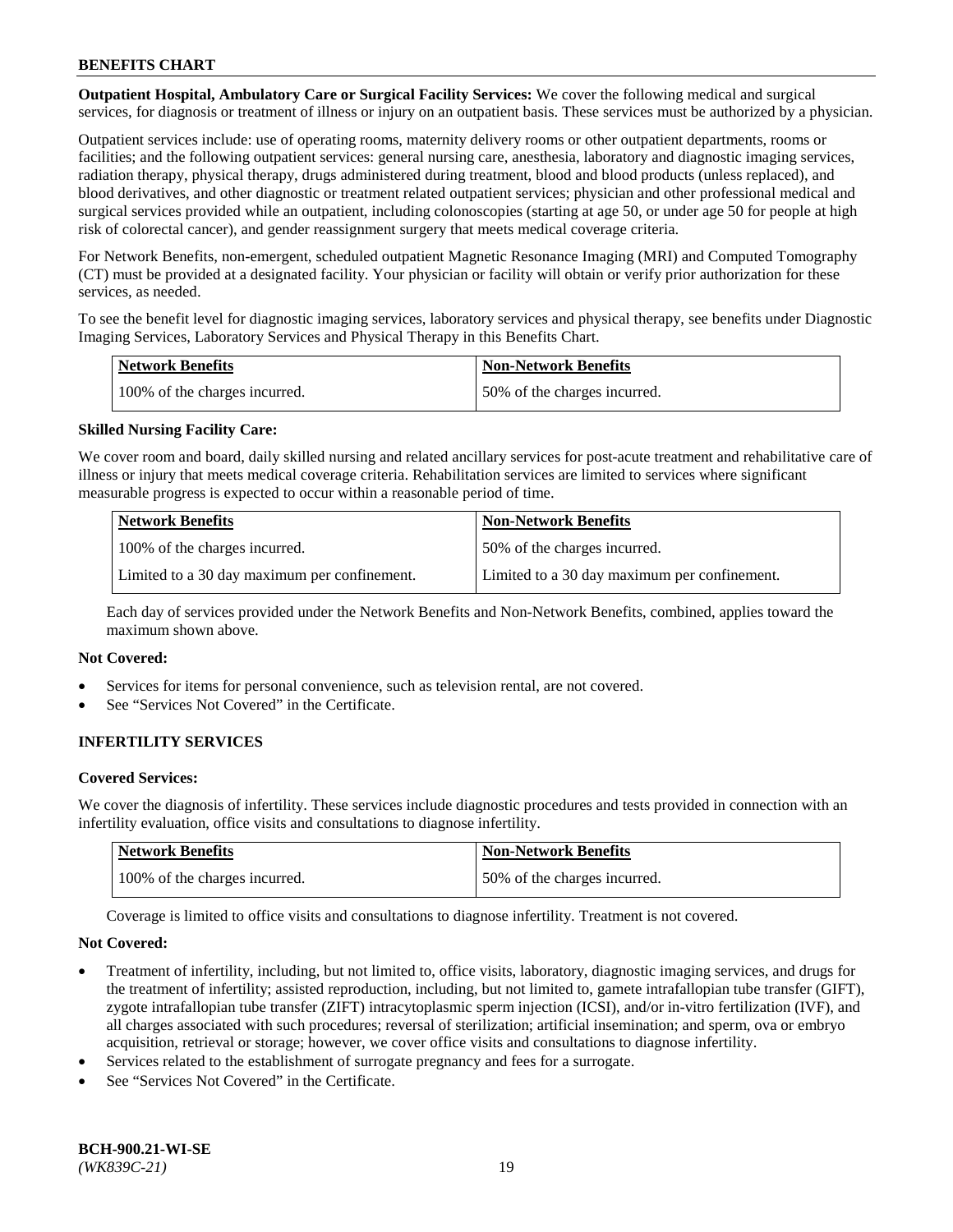## **LABORATORY SERVICES**

## **Covered Services:**

We cover laboratory tests when ordered by a provider and provided in a clinic or outpatient hospital facility. This includes blood tests to detect lead exposure in children between the ages of 6 months and 72 months.

To see the benefit level for inpatient hospital or skilled nursing facility services, see benefits under "Inpatient Hospital and Skilled Nursing Facility Services" in this Benefits Chart.

**Prostate-specific antigen (PSA) test coverage.** We cover prostate cancer screening for men 40 years of age or over who are symptomatic or in a high-risk category and for all men 50 years of age or older. Coverage includes a prostate-specific antigen blood test and a digital rectal examination.

| Network Benefits              | <b>Non-Network Benefits</b>  |
|-------------------------------|------------------------------|
| 100% of the charges incurred. | 50% of the charges incurred. |

### **All other laboratory services**

## **Services for Illness or Injury**

| <b>Network Benefits</b>       | <b>Non-Network Benefits</b>  |
|-------------------------------|------------------------------|
| 100% of the charges incurred. | 50% of the charges incurred. |

### **Preventive Services**

Laboratory services associated with preventive services are covered at the benefit level shown in the "Preventive Services" section of this Benefits Chart.

### **Not Covered:**

See "Services Not Covered" in the Certificate.

## **MASTECTOMY RECONSTRUCTION BENEFIT**

#### **Covered Services:**

We cover reconstruction of the breast on which the mastectomy has been performed; surgery and reconstruction of the other breast to produce symmetrical appearance, and prostheses and physical complications of all stages of mastectomy, including lymphedemas.

| <b>Network Benefits</b>                               | <b>Non-Network Benefits</b>                           |
|-------------------------------------------------------|-------------------------------------------------------|
| Coverage level is same as corresponding Network       | Coverage level is same as corresponding Non-Network   |
| Benefits, depending on type of service provided, such | Benefits, depending on type of service provided, such |
| as Office Visits for Illness or Injury, Inpatient or  | as Office Visits for Illness or Injury, Inpatient or  |
| Outpatient Hospital Services.                         | <b>Outpatient Hospital Services.</b>                  |

## **Not Covered:**

See "Services Not Covered" in the Certificate.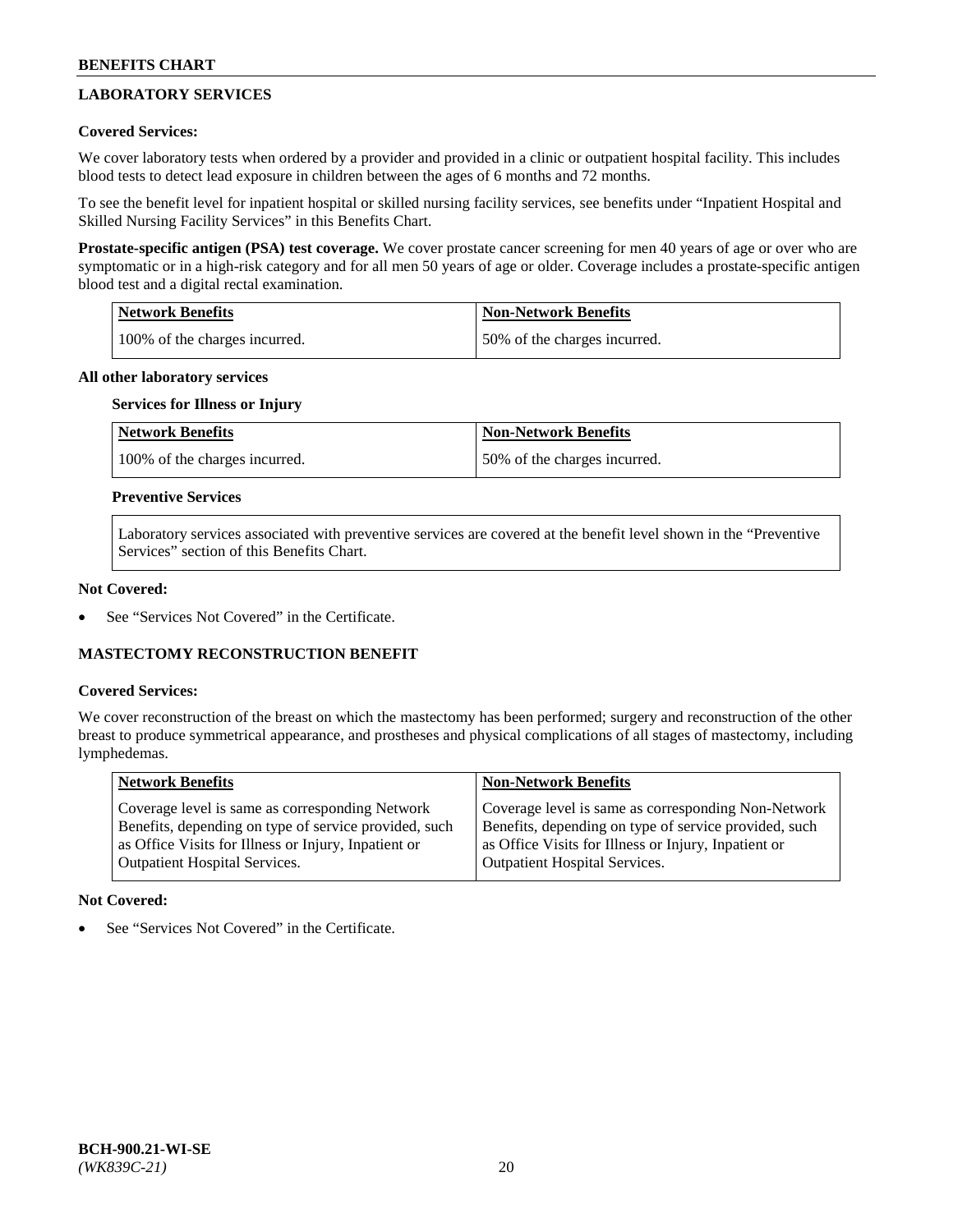## **MEDICATION THERAPY DISEASE MANAGEMENT PROGRAM**

### **Covered Services:**

If you meet our criteria for coverage, you may qualify for our Medication Therapy Disease Management Program.

The program covers consultations with a designated Network pharmacist.

Covered services are based on established medical policies, which are subject to periodic review and modification by the medical directors. These medical policies (medical coverage criteria) are available by calling Member Services, or logging on to your "*my*HealthPartners" account at [healthpartners.com.](http://www.healthpartners.com/)

| Network Benefits                                            | <b>Non-Network Benefits</b> |
|-------------------------------------------------------------|-----------------------------|
| 100% of the charges incurred.<br>Deductible does not apply. | No coverage.                |

### **Not Covered:**

See "Services Not Covered" in the Certificate.

## **OFFICE VISITS FOR ILLNESS OR INJURY**

### **Covered Services:**

We cover the following when medically necessary: professional medical and surgical services and related supplies, including biofeedback, of physicians and other health care providers; blood and blood products (unless replaced) and blood derivatives.

We cover diagnosis and treatment of illness or injury to the eyes. Where contact or eye glass lenses are prescribed as medically necessary for the post-operative treatment of cataracts or for the treatment of aphakia, or keratoconus, we cover the initial evaluation, lenses and fitting. Insureds must pay for lens replacement beyond the initial pair.

## **Office Visits**

| Network Benefits              | <b>Non-Network Benefits</b>  |
|-------------------------------|------------------------------|
| 100% of the charges incurred. | 50% of the charges incurred. |

#### **Convenience Clinics**

| Network Benefits              | <b>Non-Network Benefits</b>  |
|-------------------------------|------------------------------|
| 100% of the charges incurred. | 50% of the charges incurred. |

#### **Scheduled Telephone Visits**

| <b>Network Benefits</b>       | <b>Non-Network Benefits</b>  |
|-------------------------------|------------------------------|
| 100% of the charges incurred. | 50% of the charges incurred. |

#### **E-Visits**

#### **Access to Online Care through virtuwell a[t virtuwell.com](https://www.virtuwell.com/)**

| <b>Network Benefits</b>       | <b>Non-Network Benefits</b> |
|-------------------------------|-----------------------------|
| 100% of the charges incurred. | Not applicable.             |

## **All Other E-Visits**

| Network Benefits              | <b>Non-Network Benefits</b>  |
|-------------------------------|------------------------------|
| 100% of the charges incurred. | 50% of the charges incurred. |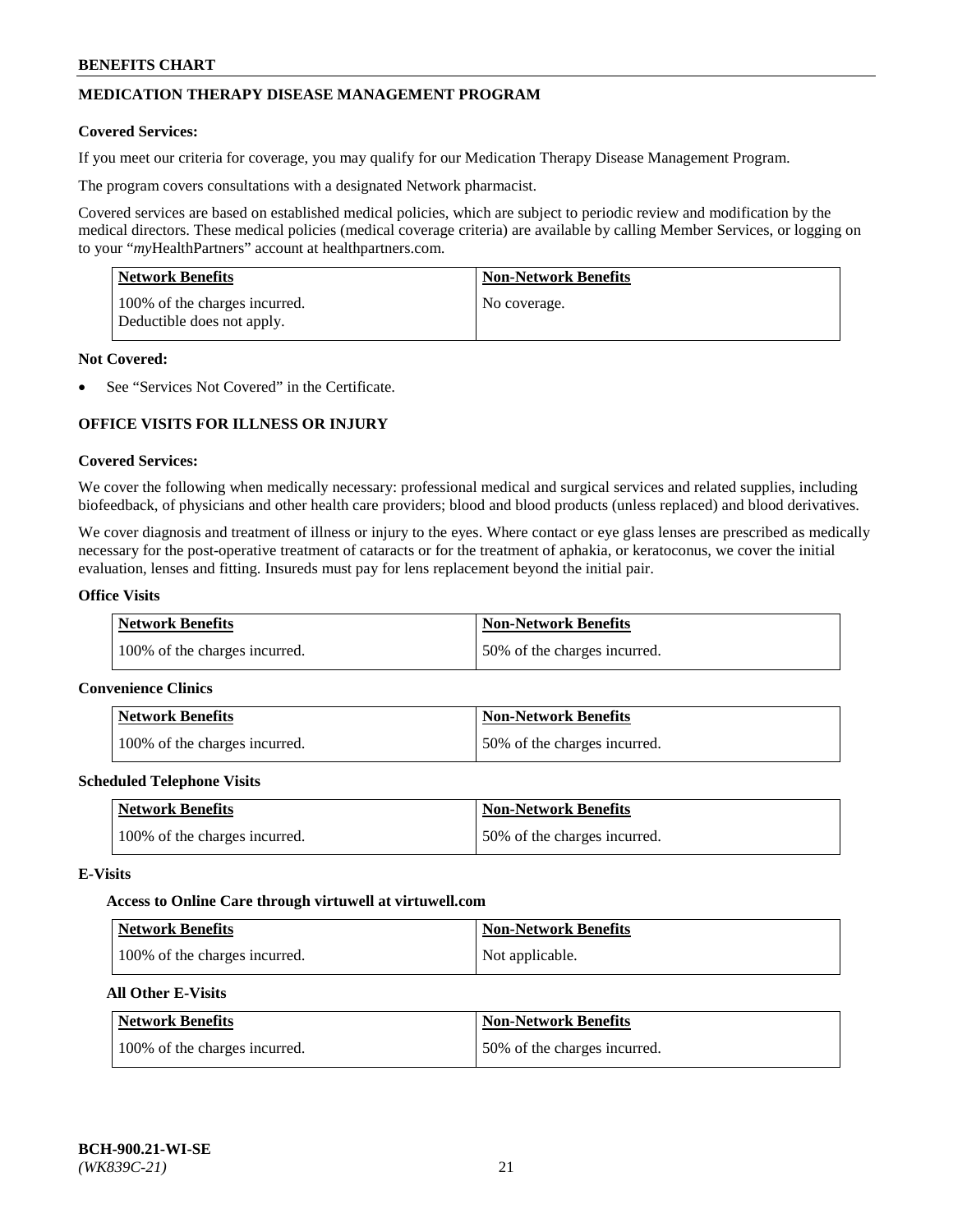## **Injections Administered in a Physician's Office, other than immunizations**

#### **Allergy Injections**

| Network Benefits              | <b>Non-Network Benefits</b>  |
|-------------------------------|------------------------------|
| 100% of the charges incurred. | 50% of the charges incurred. |

## **All Other Injections**

| <b>Network Benefits</b>       | <b>Non-Network Benefits</b>  |
|-------------------------------|------------------------------|
| 100% of the charges incurred. | 50% of the charges incurred. |

### **Not Covered:**

- Court ordered treatment, except as described in this Benefits Chart. Any resulting court ordered treatment for mental health services will be subject to the Certificate's requirement for medical necessity.
- See "Services Not Covered" in the Certificate.

## **PEDIATRIC EYEWEAR**

## **Covered Services:**

We cover pediatric eyewear for children under age 19, subject to our medical coverage criteria. Coverage under this provision will continue until the end of the month in which the child turns age 19. These medical policies (medical coverage criteria) are available by calling Member Services, or logging on to your "*my*HealthPartners" account a[t healthpartners.com.](https://www.healthpartners.com/hp/index.html)

| Network Benefits              | <b>Non-Network Benefits</b> |
|-------------------------------|-----------------------------|
| 100% of the charges incurred. | No coverage.                |

Limited to one pair of eyeglasses (lenses and frames), or one pair of contact lenses per calendar year.

## **Not Covered:**

See "Services Not Covered" in the Certificate.

## **PHYSICAL THERAPY, OCCUPATIONAL THERAPY, SPEECH THERAPY AND OTHER SPECIFIED THERAPIES**

#### **Covered Services:**

We cover the following physical therapy, occupational therapy and speech therapy services:

- Medically necessary rehabilitative care to correct the effects of illness or injury.
- Habilitative care rendered for congenital, developmental or medical conditions which have significantly limited the successful initiation of normal speech and normal motor development.

Massage therapy which is performed in conjunction with other treatment/modalities by a physical or occupational therapist is part of a prescribed treatment plan and is not billed separately is covered.

We cover services provided in a clinic. To see the benefit level for inpatient hospital or skilled nursing facility services, see benefits under "Inpatient Hospital and Skilled Nursing Facility Services".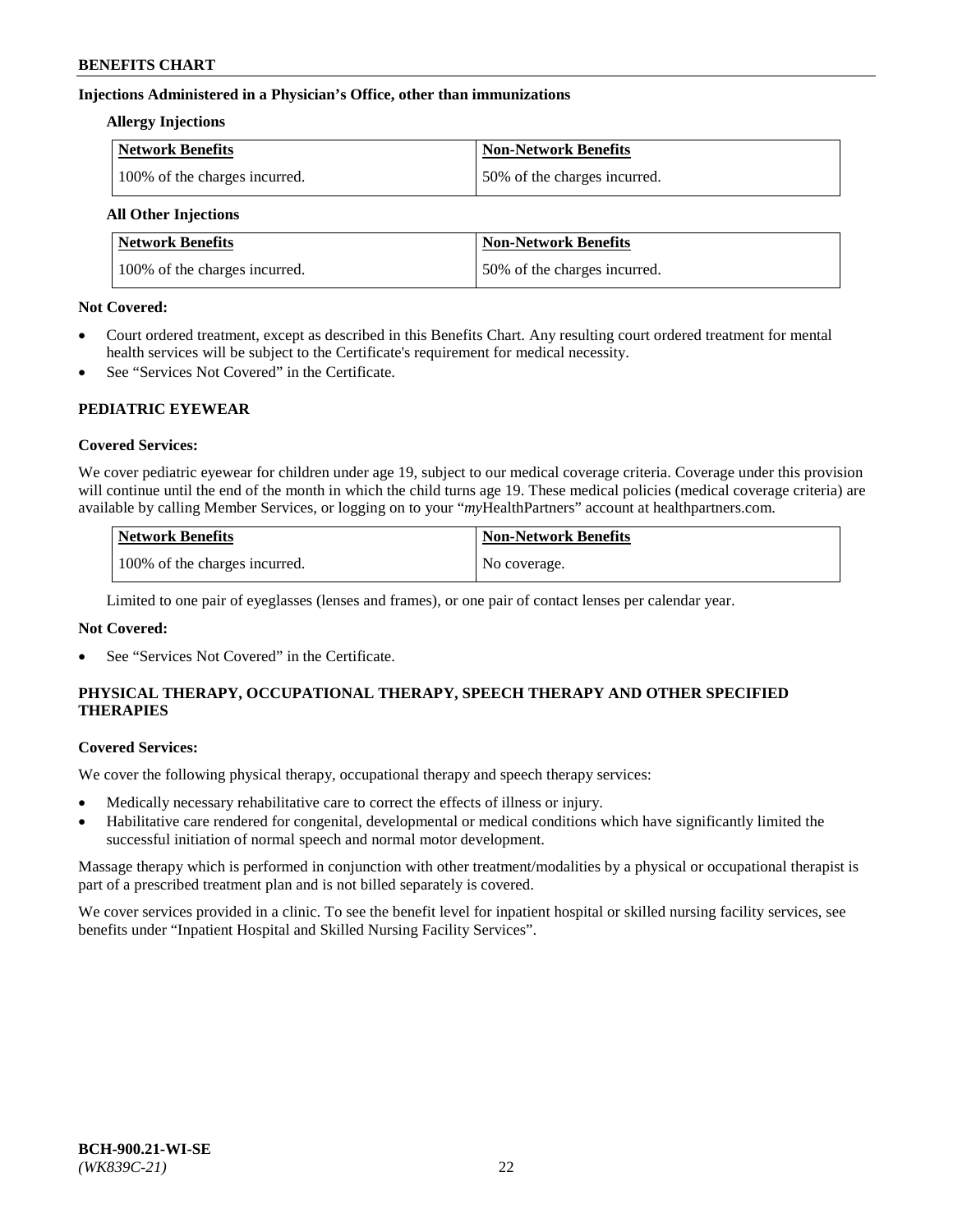### **Rehabilitative Care**

| <b>Network Benefits</b>                                                                       | <b>Non-Network Benefits</b>                                                                   |
|-----------------------------------------------------------------------------------------------|-----------------------------------------------------------------------------------------------|
| 100% of the charges incurred.                                                                 | 50% of the charges incurred.                                                                  |
| Physical, Occupational and Speech Therapy are<br>limited to 20 visits each per calendar year. | Physical, Occupational and Speech Therapy are<br>limited to 20 visits each per calendar year. |

In addition to the services provided above, we cover a minimum of:

- 20 visits per calendar year for pulmonary rehabilitation therapy.
- 36 visits per calendar year for cardiac rehabilitation therapy.
- 30 visits per calendar year for post-cochlear implant aural therapy.
- 20 visits per calendar year for cognitive rehabilitation therapy.

The maximum number of visits is combined for Network Benefits and Non-Network Benefits.

## **Habilitative Services**

| <b>Network Benefits</b>                                                                       | <b>Non-Network Benefits</b>                                                                   |
|-----------------------------------------------------------------------------------------------|-----------------------------------------------------------------------------------------------|
| 100% of the charges incurred.                                                                 | 50% of the charges incurred.                                                                  |
| Physical, Occupational and Speech Therapy are<br>limited to 20 visits each per calendar year. | Physical, Occupational and Speech Therapy are<br>limited to 20 visits each per calendar year. |

The maximum number of visits is combined for Network Benefits and Non-Network Benefits.

#### **Not Covered:**

- Massage therapy for the purpose of comfort or convenience of the Insured.
- See "Services Not Covered" in the Certificate.

## **PRESCRIPTION DRUG SERVICES**

## **Covered Services:**

We cover prescription drugs and medications that can be self-administered or are administered in a physician's office.

We will refill a prescription for eye drops covered under this Benefits Chart if the Insured requests a refill and the original prescription specified that additional quantities would be needed, providing the refill request does not exceed the quantities needed, and the following conditions are met:

- If the Insured requests a 30-day refill supply, the request must be made between 22 and 30 days of the later of (a) the original date that the prescription was distributed to the insured or (b) the date that the most recent refill was distributed to the Insured; or
- If the Insured requests a 90-day refill supply, the request must be made between 67 and 90 days of the later of (a) the original date that the prescription was distributed to the insured or (b) the date that the most recent refill was distributed to the Insured.

#### **For Network Benefits, drugs and medications must be obtained at a Network pharmacy.**

#### **For Non-Network Benefits, drugs and medications must be part of the formulary.**

#### **Outpatient Drugs (except as specified below)**

| <b>Network Benefits</b>                                                                                                                                      | <b>Non-Network Benefits</b>  |
|--------------------------------------------------------------------------------------------------------------------------------------------------------------|------------------------------|
| Formulary drugs are covered at 100% of the charges<br>incurred.                                                                                              | 50% of the charges incurred. |
| Formulary insulin is considered preventive and is not<br>subject to your deductible. In no event will your cost for<br>a formulary insulin drug exceed \$25. |                              |
| Non-formulary drugs are covered at 80% of the charges<br>incurred.                                                                                           |                              |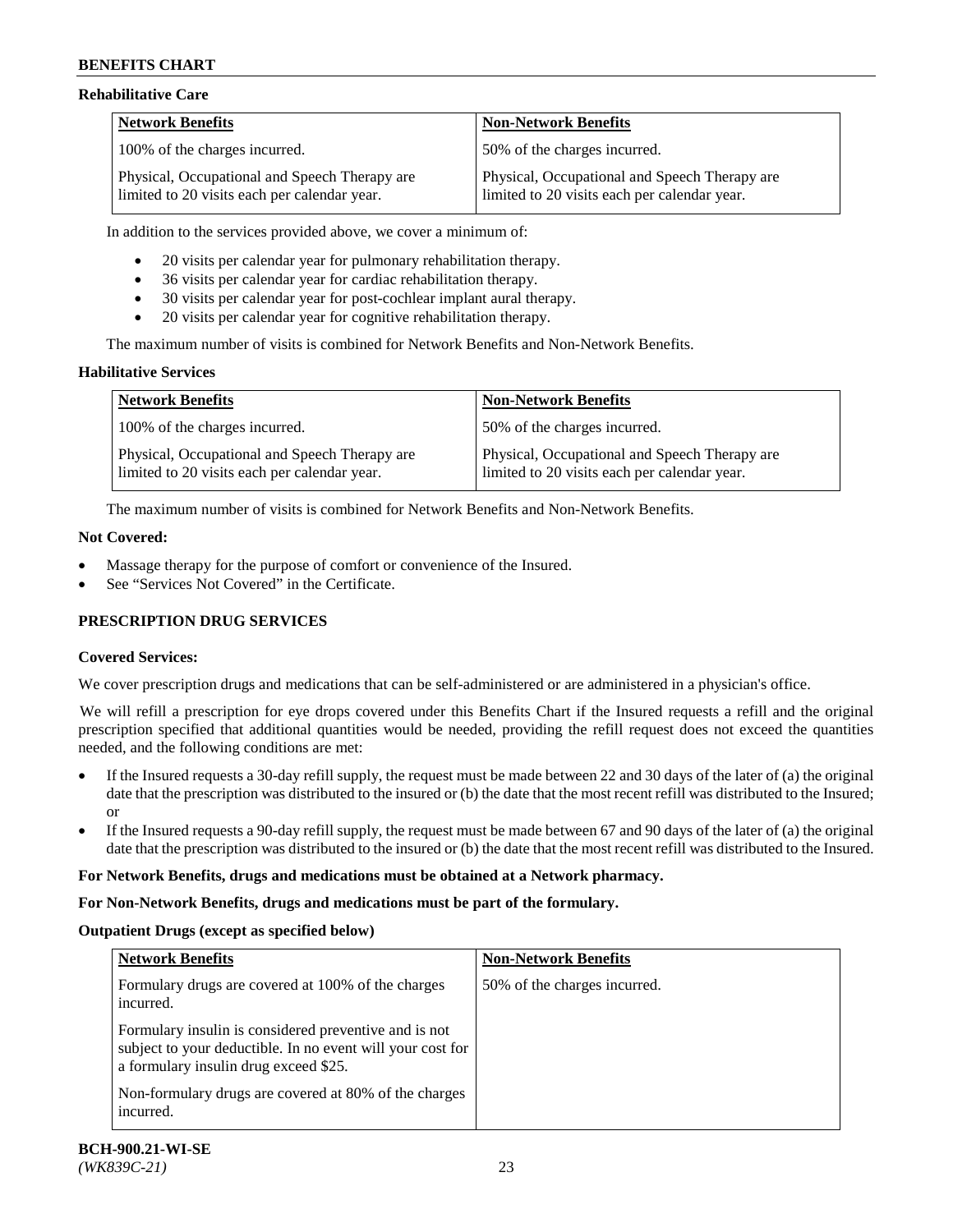**Oral chemotherapy drugs** are included on the Specialty Drug List. However, you pay the applicable outpatient drug benefit. As required by Wisconsin law, you will not pay higher cost sharing (deductible, copayment or coinsurance) for orally administered chemotherapy drugs than you pay for injected or intravenously administered chemotherapy drugs.

### **Mail Order Drugs**

| <b>Network Benefits</b>                                                                                                                                                       | <b>Non-Network Benefits</b>           |
|-------------------------------------------------------------------------------------------------------------------------------------------------------------------------------|---------------------------------------|
| For your convenience, you may also get up to a 93-day<br>supply of outpatient prescription drugs that can be self-<br>administered through the designated mail order service. | See Network Mail Order Drugs Benefit. |
| New prescriptions to treat certain chronic conditions<br>and trial drugs will be limited to quantity limits<br>described at the end of this section.                          |                                       |
| Specialty Drugs are not available through the mail order<br>service.                                                                                                          |                                       |

### **Tobacco Cessation Drugs are covered for all FDA approved tobacco cessation drugs**

| Network Benefits                                            | Non-Network Benefits         |
|-------------------------------------------------------------|------------------------------|
| 100% of the charges incurred.<br>Deductible does not apply. | 50% of the charges incurred. |

### **Contraceptive Drugs**

| <b>Network Benefits</b>                                                                                                                                         | <b>Non-Network Benefits</b>  |
|-----------------------------------------------------------------------------------------------------------------------------------------------------------------|------------------------------|
| 100% of the charges incurred for formulary drugs.<br>Deductible does not apply.                                                                                 | 50% of the charges incurred. |
| If a physician requests that a non-formulary<br>contraceptive drug be dispensed as written, the drug<br>will be covered at 100%, not subject to the deductible. |                              |

## **Specialty Drugs that are Self-Administered**

| <b>Network Benefits</b>                                                                                              | <b>Non-Network Benefits</b> |
|----------------------------------------------------------------------------------------------------------------------|-----------------------------|
| 100% of the charges incurred.                                                                                        | No coverage.                |
| Specialty Drugs are limited to drugs on the Specialty<br>Drug List and must be obtained from a designated<br>vendor. |                             |

**Oral chemotherapy drugs** are included on the Specialty Drug List. However, you pay the applicable outpatient drug benefit. As required by Wisconsin law, you will not pay higher cost sharing (deductible, copayment or coinsurance) for orally administered chemotherapy drugs than you pay for injected or intravenously administered chemotherapy drugs.

#### **Limitations:**

- Certain drugs may require prior authorization as indicated on the formulary. HealthPartners may require prior authorization for the drug and also the site where the drug will be provided. Certain drugs are subject to our utilization review process and quantity limits.
- Certain non-formulary drugs require prior authorization. In addition, certain drugs may be subject to any quantity limits applied as part of our trial program.
- If an Insured requests a brand name drug when there is a generic equivalent, the brand name drug will be covered up to the charge that would apply to the generic drug, minus any required copayment. If a physician requests that a brand name drug be dispensed as written, and we determine the brand name drug is medically necessary, the drug will be paid at the nonformulary benefit..
- We may require insureds to try over-the-counter (OTC) drug alternatives before approving more costly formulary prescription drugs.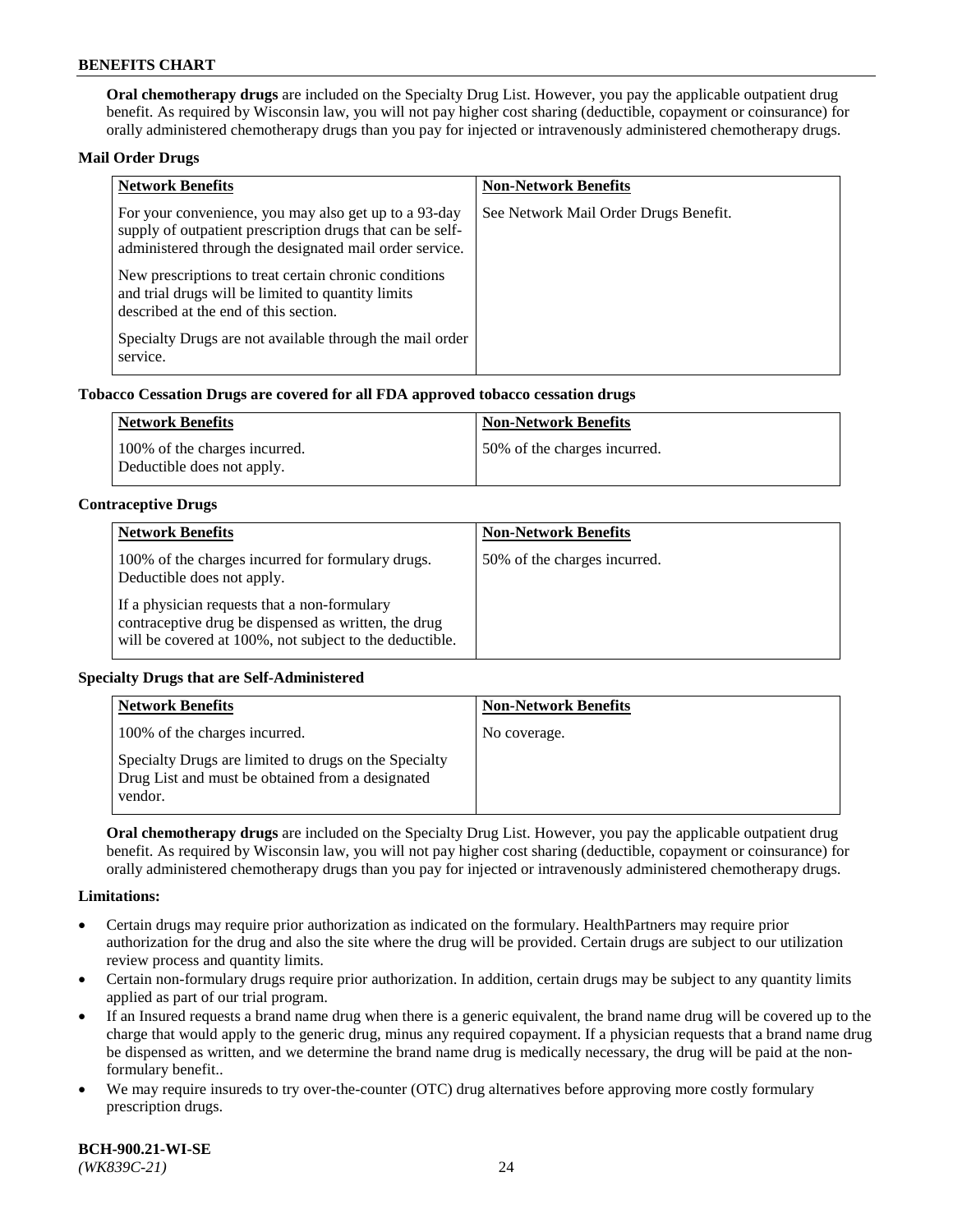- Unless otherwise specified in the Prescription Drug Services section, you may receive up to a 31-day supply per prescription.
- A 93-day supply will be covered and dispensed only at pharmacies that participate in our extended day supply program.
- New prescriptions to treat certain chronic conditions are limited to a 31-day supply.
- No more than a 31-day supply of specialty drugs will be covered and dispensed at a time unless it's a manufacturer supplied drug that cannot be split that supplies the member with more than a 31-day supply.
- If a copayment is required, you must pay one copayment for each 31-day supply, or portion thereof. **Not Covered:**
- Replacement of prescription drugs, medications, equipment and supplies due to loss, damage or theft.
- Nonprescription (over-the-counter) drugs or medications, including, but not limited to, vitamins, supplements, homeopathic remedies, and non-FDA approved drugs, unless listed on the formulary and prescribed by a physician or legally authorized health care provider under applicable state and federal law. This exclusion does not include over-thecounter contraceptives for women as allowed under the Affordable Care Act when the Insured obtains a prescription for the item. In addition, if the Insured obtains a prescription, this exclusion does not include aspirin to prevent cardiovascular disease for men and women of certain ages; folic acid supplements for women who may become pregnant; fluoride chemoprevention supplements for children without fluoride in their water source; and iron supplements for children age 6-12 who are at risk for anemia.
- All drugs for the treatment of sexual dysfunction.
- All drugs for the treatment of growth deficiency.
- All drugs for the treatment of infertility.
- Medical cannabis.
- Drugs on the Excluded Drug List. The Excluded Drug List includes select drugs within a therapy class that are not eligible for coverage. This includes drugs that may be excluded for certain indications. The Excluded Drug List is available at [healthpartners.com.](http://www.healthpartners.com/)
- Drugs that are newly approved by the FDA until they are reviewed and approved by HealthPartners Pharmacy and Therapeutics Committee.
- Medical devices approved by the FDA will not be covered under the Prescription Drug Services section unless they are on our formulary. Covered medical devices are generally submitted and reimbursed under your medical benefits.
- See "Services Not Covered" in the Certificate.

## **PREVENTIVE SERVICES**

#### **Applicable Definitions:**

**Routine Preventive Services** are routine health care services that include screenings, check-ups and counseling to prevent illness, disease or other health problems before symptoms occur.

**Diagnostic Services** are services to help a provider understand your symptoms, diagnose illness and decide what treatment may be needed. They may be the same services that are listed as preventive services, but they are being used as diagnostic services. Your provider will determine if these services are preventive or diagnostic. These services are not preventive if received as part of a visit to diagnose, manage or maintain an acute or chronic medical condition, illness or injury. When that occurs, unless otherwise indicated below, standard deductibles, copayments or coinsurance apply.

#### **Covered Services:**

We cover preventive services that meet any of the requirements under the Affordable Care Act (ACA) shown in the bulleted items below. These preventive services are covered at 100% under the Network Benefits with no deductible, copayments or coinsurance. (If a preventive service is not required by the ACA and it is covered at a lower benefit level, it will be specified below.) Preventive benefits mandated under the ACA are subject to periodic review and modification. Changes would be effective in accordance with the federal rules. Preventive services mandated by the ACA include:

- Evidence-based items or services that have in effect a rating of A or B in the current recommendations of the United States Preventive Services Task Force with respect to the individual;
- Immunizations for routine use in children, adolescents, and adults that have in effect a recommendation from the Advisory Committee on Immunization Practices of the Centers for Disease Control and Prevention with respect to the individual;
- With respect to infants, children, and adolescents, evidence-informed preventive care and screenings provided for in comprehensive guidelines supported by the Health Resources and Services Administration; and
- With respect to women, preventive care and screenings provided for in comprehensive guidelines supported by the Health Resources and Services Administration.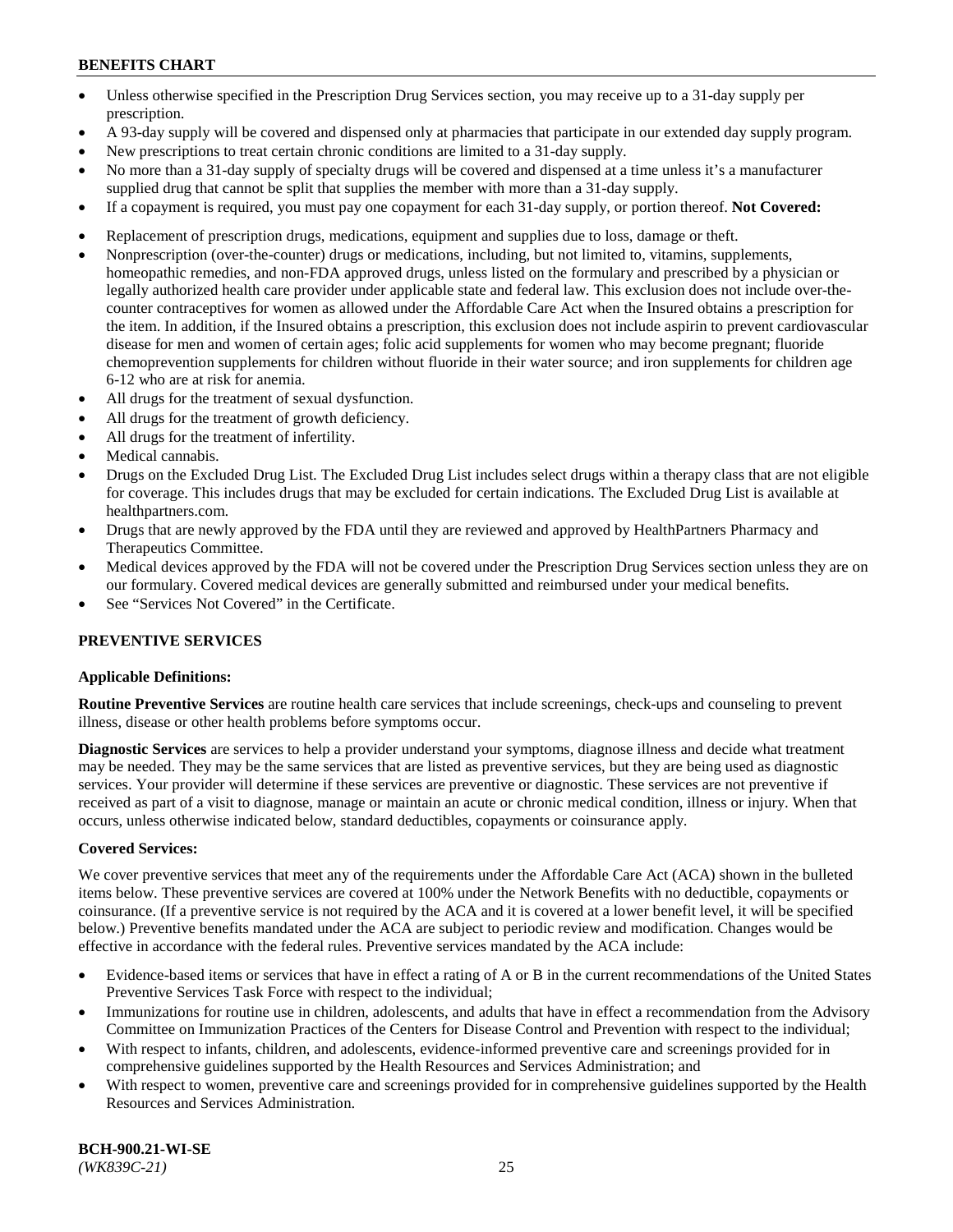Covered services are based on established medical policies, which are subject to periodic review and modification by the medical or dental directors. These medical policies (medical coverage criteria) are available by calling Member Services, or logging on to your "*my*HealthPartners" account at [healthpartners.com.](https://www.healthpartners.com/hp/index.html)

### **ACA and state mandated preventive services are covered as follows:**

**Routine Health Exams and Periodic Health Assessments.** A physician or health care provider will counsel you as to how often health assessments are needed based on age, sex and health status. This includes screening and counseling for tobacco cessation and all FDA approved tobacco cessation medications including over-the-counter drugs (as shown in the Prescription Drug Services section).

| <b>Network Benefits</b>                                     | <b>Non-Network Benefits</b>  |
|-------------------------------------------------------------|------------------------------|
| 100% of the charges incurred.<br>Deductible does not apply. | 50% of the charges incurred. |

**Child Health Supervision Services.** This includes pediatric preventive services such as newborn screenings, appropriate immunizations, developmental assessments and laboratory services appropriate to the age of the child from birth to 72 months and appropriate immunizations to age 18.

| Network Benefits                                            | Non-Network Benefits         |
|-------------------------------------------------------------|------------------------------|
| 100% of the charges incurred.<br>Deductible does not apply. | 50% of the charges incurred. |

### **Routine Prenatal Care and Exams**

| <b>Network Benefits</b>                                     | <b>Non-Network Benefits</b>  |
|-------------------------------------------------------------|------------------------------|
| 100% of the charges incurred.<br>Deductible does not apply. | 50% of the charges incurred. |

**Routine Postnatal Care.** This includes health exams, assessments, education and counseling relating to the period immediately after childbirth.

| Network Benefits                                            | <b>Non-Network Benefits</b>  |
|-------------------------------------------------------------|------------------------------|
| 100% of the charges incurred.<br>Deductible does not apply. | 50% of the charges incurred. |

**Routine Screening Procedures for Cancer.** This includes colorectal screening starting at age 50 and under age 50 for people at high risk of colorectal cancer. This also includes cancer screenings recommended by the USPSTF with an A or B rating. Women's preventive health services below describe additional routine screening procedures for cancer.

| <b>Network Benefits</b>                                     | Non-Network Benefits         |
|-------------------------------------------------------------|------------------------------|
| 100% of the charges incurred.<br>Deductible does not apply. | 50% of the charges incurred. |

**Professional Voluntary Family Planning Services.** This includes services to prevent or delay a pregnancy, including counseling and education. Services must be provided by a licensed provider.

| <b>Network Benefits</b>                                     | <b>Non-Network Benefits</b>   |
|-------------------------------------------------------------|-------------------------------|
| 100% of the charges incurred.<br>Deductible does not apply. | 150% of the charges incurred. |

#### **Adult Immunizations**

| Network Benefits                                            | <b>Non-Network Benefits</b>  |
|-------------------------------------------------------------|------------------------------|
| 100% of the charges incurred.<br>Deductible does not apply. | 50% of the charges incurred. |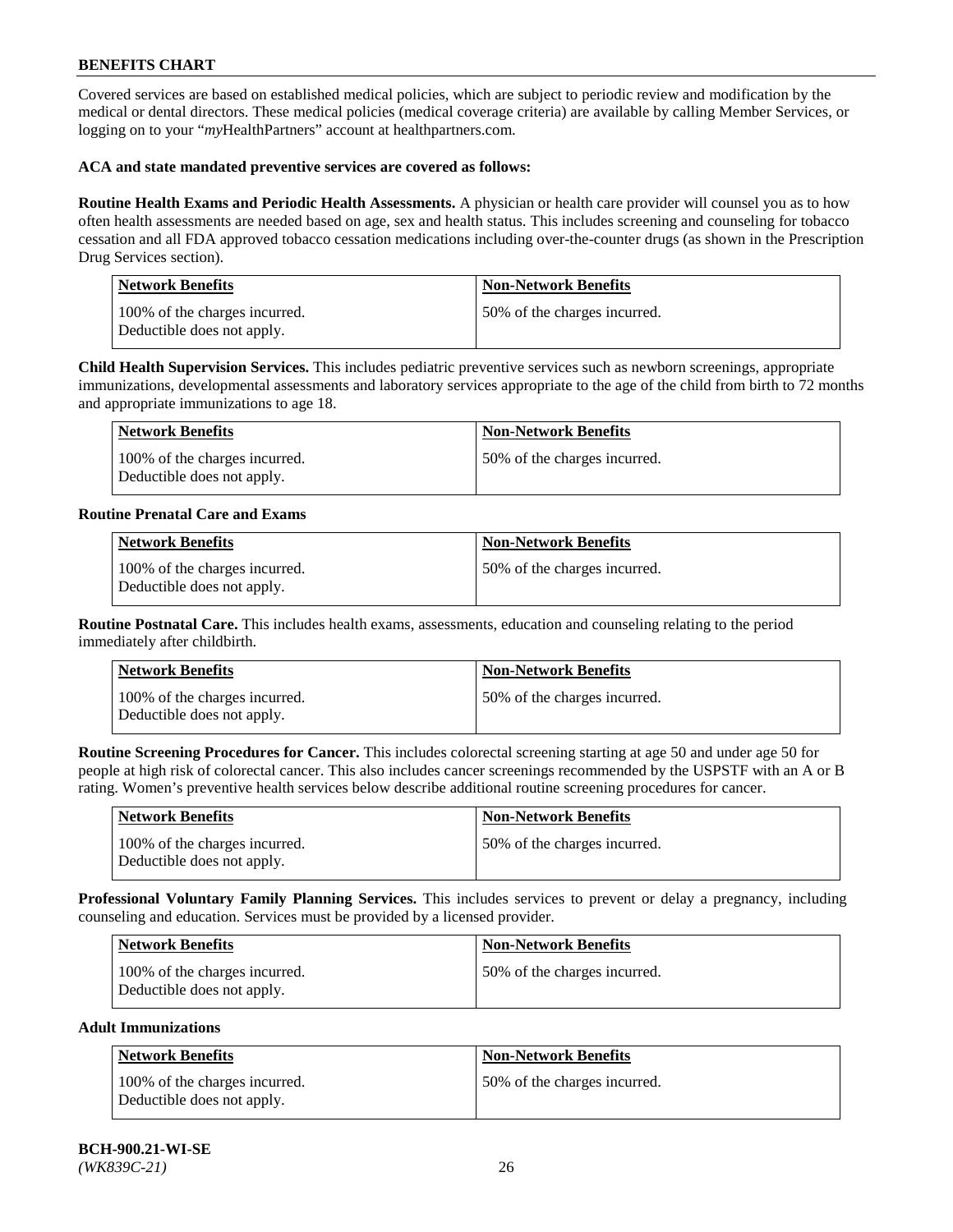**Women's Preventive Health Services.** This includes mammograms, screenings for cervical cancer (pap smears), breast pumps, human papillomavirus (HPV) testing, counseling for sexually transmitted infections, counseling and screening for human immunodeficiency virus (HIV), and all FDA approved contraceptive methods as prescribed by a doctor, sterilization procedures, education and counseling (see the Prescription Drug Services section for coverage of oral contraceptive drugs). We also provide genetic screening for BRCA if someone in your family has the gene or you have a diagnosis of cancer.

The U.S. Preventive Services Task Force (USPSTF) recommends screening mammography, with or without clinical breast examination (CBE), every 1-2 years for women aged 40 and older. For women age 50 and older, we cover an annual mammogram.

| Network Benefits                                            | <b>Non-Network Benefits</b>  |
|-------------------------------------------------------------|------------------------------|
| 100% of the charges incurred.<br>Deductible does not apply. | 50% of the charges incurred. |

**Obesity Screening and Management.** We cover obesity screening and counseling for all ages during a routine preventive care exam. If you are age 18 or older and have a body mass index of 30 or more, we also cover intensive obesity management to help you lose weight. Your primary care doctor can coordinate these services.

| Network Benefits                                            | <b>Non-Network Benefits</b>  |
|-------------------------------------------------------------|------------------------------|
| 100% of the charges incurred.<br>Deductible does not apply. | 50% of the charges incurred. |

**Preventive Medications.** We cover preventive medications currently recommended by USPSTF with an A or B rating if they are prescribed by your medical provider and they are listed on our formulary. Preventive medications are subject to periodic review and modification. Changes would be effective in accordance with the federal rules and reflected in our current medical coverage criteria for preventive care services.

| <b>Network Benefits</b>                                     | <b>Non-Network Benefits</b>  |
|-------------------------------------------------------------|------------------------------|
| 100% of the charges incurred.<br>Deductible does not apply. | 50% of the charges incurred. |

**In addition to any ACA or state mandated preventive services referenced above, we cover the following eligible services:**

## **Routine Eye and Hearing Exams**

| <b>Network Benefits</b>                                     | <b>Non-Network Benefits</b>  |
|-------------------------------------------------------------|------------------------------|
| 100% of the charges incurred.<br>Deductible does not apply. | 50% of the charges incurred. |

**Ovarian Cancer Surveillance Test for Women who are at Risk.** "At risk for ovarian cancer" means (1) having a family history that includes any of the following: one or more first-degree or second-degree relatives with ovarian cancer, clusters of female relatives with breast cancer or nonpolyposis colorectal cancer; or (2) testing positive for BRCA1 or BRCA2 mutations. "Surveillance test for ovarian cancer" means annual screening using CA-125 serum tumor marker testing, transvaginal ultrasound, pelvic examination or other proven ovarian screening tests currently being evaluated by the federal Food and Drug Administration or by the National Cancer Institute.

| <b>Network Benefits</b>                               | <b>Non-Network Benefits</b>                           |
|-------------------------------------------------------|-------------------------------------------------------|
| Coverage level is same as corresponding Network       | Coverage level is same as corresponding Non-Network   |
| Benefits, depending on type of service provided, such | Benefits, depending on type of service provided, such |
| as Diagnostic Imaging Services, Laboratory Services   | as Diagnostic Imaging Services, Laboratory Services   |
| or Office Visits for Illness or Injury, or Preventive | or Office Visits for Illness or Injury, or Preventive |
| Services.                                             | Services.                                             |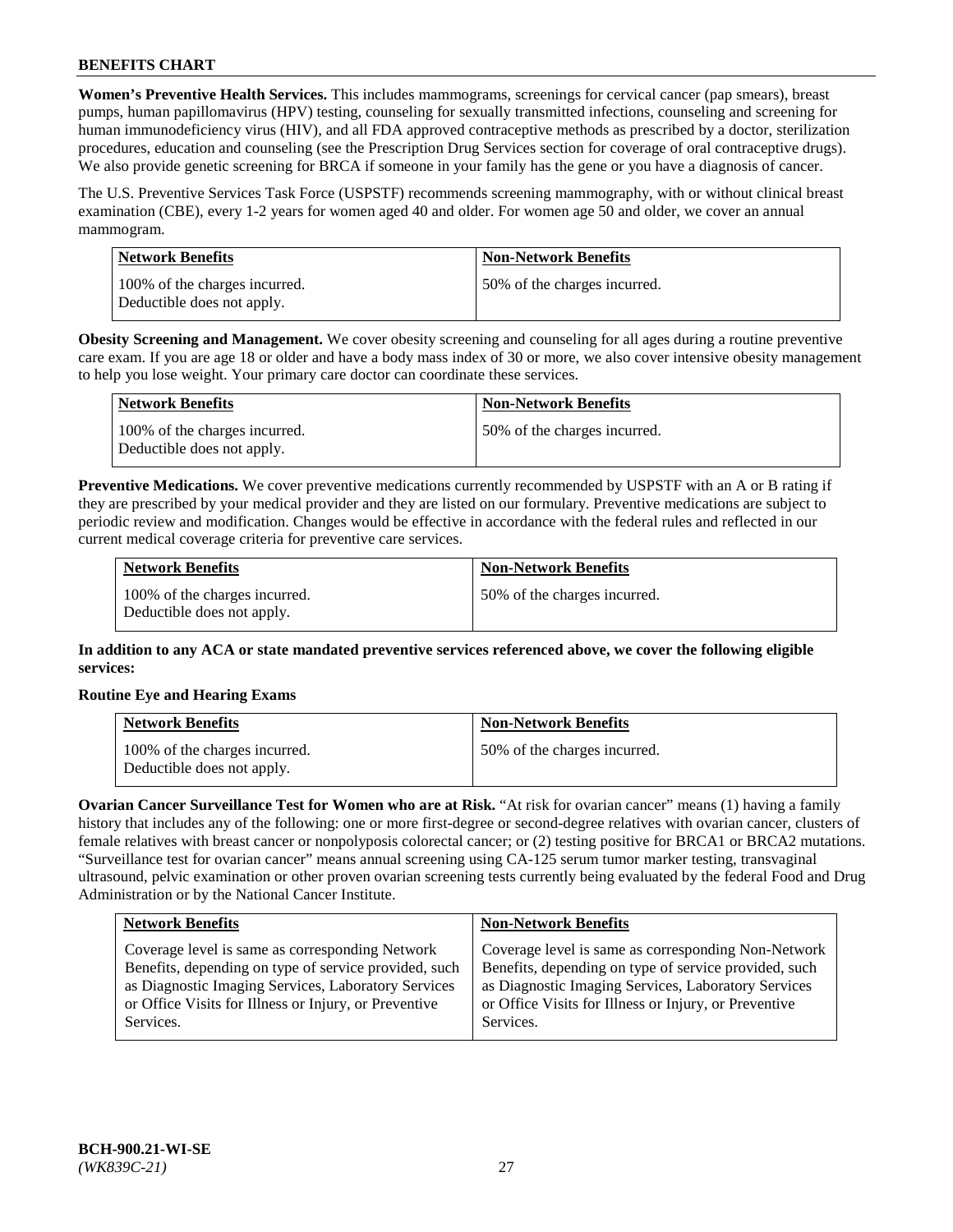### **Limitations:**

• Services are not preventive if received as part of a visit to diagnose, manage or maintain an acute or chronic medical condition, illness or injury. When that occurs, unless otherwise indicated above, standard deductibles, copayments or coinsurance apply.

### **Not Covered:**

See "Services Not Covered" in the Certificate.

## **TRANSPLANT SERVICES**

### **Applicable Definitions:**

**Autologous.** This is when the source of cells is from the individual's own marrow or stem cells.

**Allogeneic.** This is when the source of cells is from a related or unrelated donor's marrow or stem cells.

**Allogeneic Bone Marrow Transplant.** This is when the bone marrow is harvested from the related or unrelated donor and stored. The patient undergoes treatment which includes tumor ablation with high-dose chemotherapy and/or radiation. The bone marrow is reinfused (transplanted).

**Autologous Bone Marrow Transplant.** This is when the bone marrow is harvested from the individual and stored. The patient undergoes treatment which includes tumor ablation with high-dose chemotherapy and/or radiation. The bone marrow is reinfused (transplanted).

**Autologous/Allogeneic Stem Cell Support.** This is a treatment process that includes stem cell harvest from either bone marrow or peripheral blood, tumor ablation with high-dose chemotherapy and/or radiation, stem cell reinfusion, and related care. Autologous/allogeneic bone marrow transplantation and high dose chemotherapy with peripheral stem cell rescue/support are considered to be autologous/allogeneic stem cell support.

**Designated Transplant Center.** This is any health care provider, group or association of health care providers designated by us to provide services, supplies or drugs for specified transplants for our Insureds.

**Transplant Services.** This is transplantation (including retransplants) of the human organs or tissue listed below, including all related post-surgical treatment, follow-up care and drugs and multiple transplants for a related cause. Transplant services do not include other organ or tissue transplants or surgical implantation of mechanical devices functioning as a human organ, except surgical implantation of an FDA approved Ventricular Assist Device (VAD) or total artificial heart, functioning as a temporary bridge to heart transplantation.

Prior authorization is required prior to consultation to support coordination of care and benefits.

## **Covered Services:**

We cover eligible transplant services (as defined above) while you are covered under the Certificate. Transplants that will be considered for coverage are limited to the following:

- Kidney transplants for end-stage disease.
- Cornea transplants for end-stage disease.
- Heart transplants for end-stage disease.
- Lung transplants or heart/lung transplants for: (1) primary pulmonary hypertension; (2) Eisenmenger's syndrome; (3) endstage pulmonary fibrosis; (4) alpha 1 antitrypsin disease; (5) cystic fibrosis; and (6) emphysema.
- Liver transplants for: (1) biliary atresia in children; (2) primary biliary cirrhosis; (3) post-acute viral infection (including hepatitis A, hepatitis B antigen e negative and hepatitis C) causing acute atrophy or post-necrotic cirrhosis; (4) primary sclerosing cholangitis; (5) alcoholic cirrhosis; and (6) hepatocellular carcinoma.
- Allogeneic bone marrow transplants or peripheral stem cell support associated with high dose chemotherapy for: (1) acute myelogenous leukemia; (2) acute lymphocytic leukemia; (3) chronic myelogenous leukemia; (4) severe combined immunodeficiency disease; (5) Wiskott-Aldrich syndrome; (6) aplastic anemia; (7) sickle cell anemia; (8) non-relapsed or relapsed non-Hodgkin's lymphoma; (9) multiple myeloma; and (10) testicular cancer.
- Autologous bone marrow transplants or peripheral stem cell support associated with high-dose chemotherapy for: (1) acute leukemias; (2) non-Hodgkin's lymphoma; (3) Hodgkin's disease; (4) Burkitt's lymphoma; (5) neuroblastoma; (6) multiple myeloma; (7) chronic myelogenous leukemia; and (8) non-relapsed non-Hodgkin's lymphoma.
- Pancreas transplants for simultaneous pancreas-kidney transplants for diabetes, pancreas after kidney, living related segmental simultaneous pancreas kidney transplantation and pancreas transplant alone.